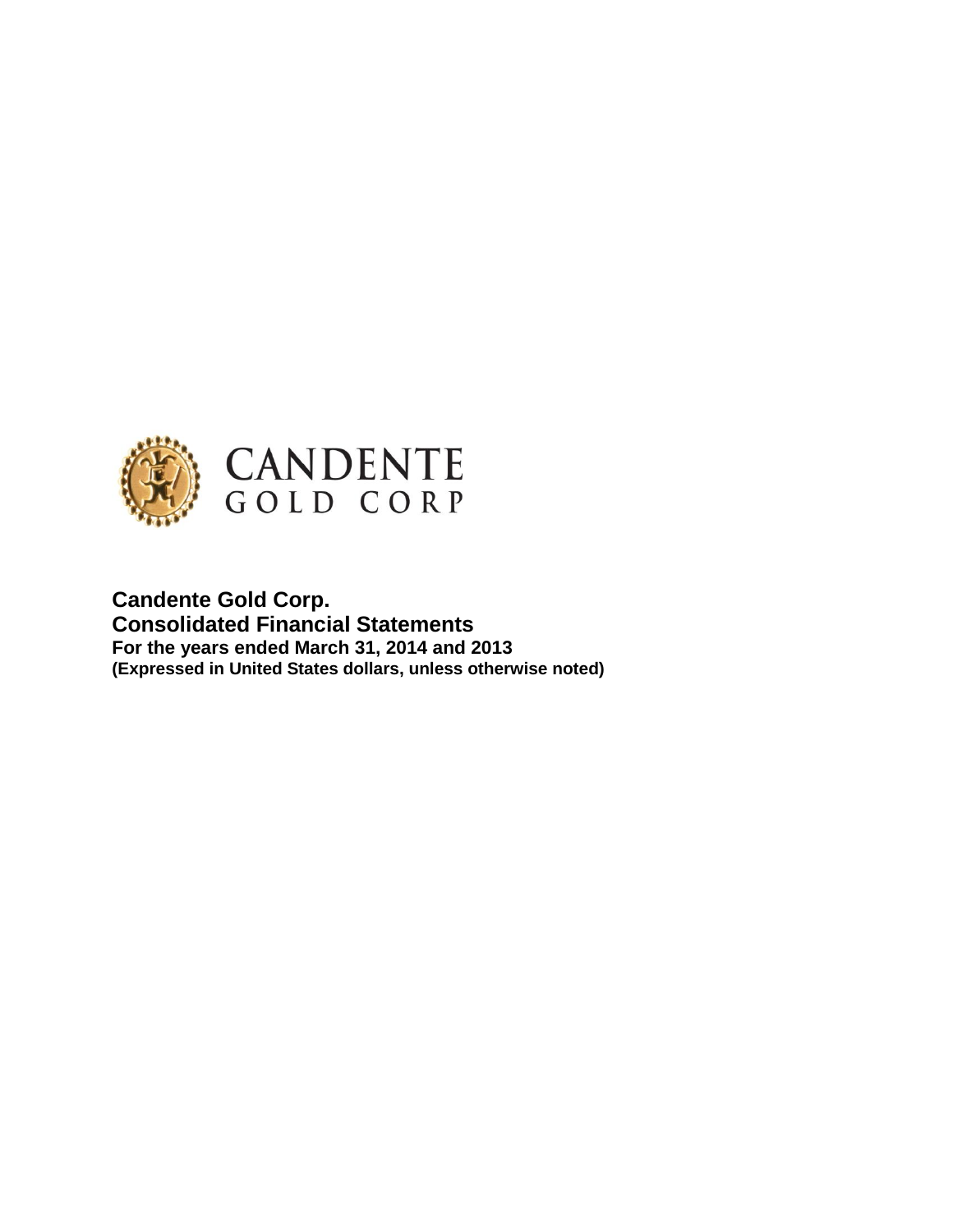# Deloitte.

Deloitte LLP 2800 - 1055 Dunsmuir Street 4 Bentall Centre P.O. Box 49279 Vancouver BC V7X 1P4 Canada

Tel: 604-669-4466 Fax: 778-374-0496 www.deloitte.ca

### **Independent Auditor's Report**

To the Shareholders of Candente Gold Corp.

We have audited the accompanying consolidated financial statements of Candente Gold Corp., which comprise the consolidated statements of financial position as at March 31, 2014 and March 31, 2013, and the consolidated statements of comprehensive loss, changes in equity and cash flows for the years then ended, and a summary of significant accounting policies and other explanatory information.

#### **Management's Responsibility for the Consolidated Financial Statements**

Management is responsible for the preparation and fair presentation of these consolidated financial statements in accordance with International Financial Reporting Standards, and for such internal control as management determines is necessary to enable the preparation of consolidated financial statements that are free from material misstatement, whether due to fraud or error.

#### **Auditor's Responsibility**

Our responsibility is to express an opinion on these consolidated financial statements based on our audits. We conducted our audits in accordance with Canadian generally accepted auditing standards. Those standards require that we comply with ethical requirements and plan and perform the audit to obtain reasonable assurance about whether the consolidated financial statements are free from material misstatement.

An audit involves performing procedures to obtain audit evidence about the amounts and disclosures in the consolidated financial statements. The procedures selected depend on the auditor's judgment, including the assessment of the risks of material misstatement of the consolidated financial statements, whether due to fraud or error. In making those risk assessments, the auditor considers internal control relevant to the entity's preparation and fair presentation of the consolidated financial statements in order to design audit procedures that are appropriate in the circumstances, but not for the purpose of expressing an opinion on the effectiveness of the entity's internal control. An audit also includes evaluating the appropriateness of accounting policies used and the reasonableness of accounting estimates made by management, as well as evaluating the overall presentation of the consolidated financial statements.

We believe that the audit evidence we have obtained in our audits is sufficient and appropriate to provide a basis for our audit opinion.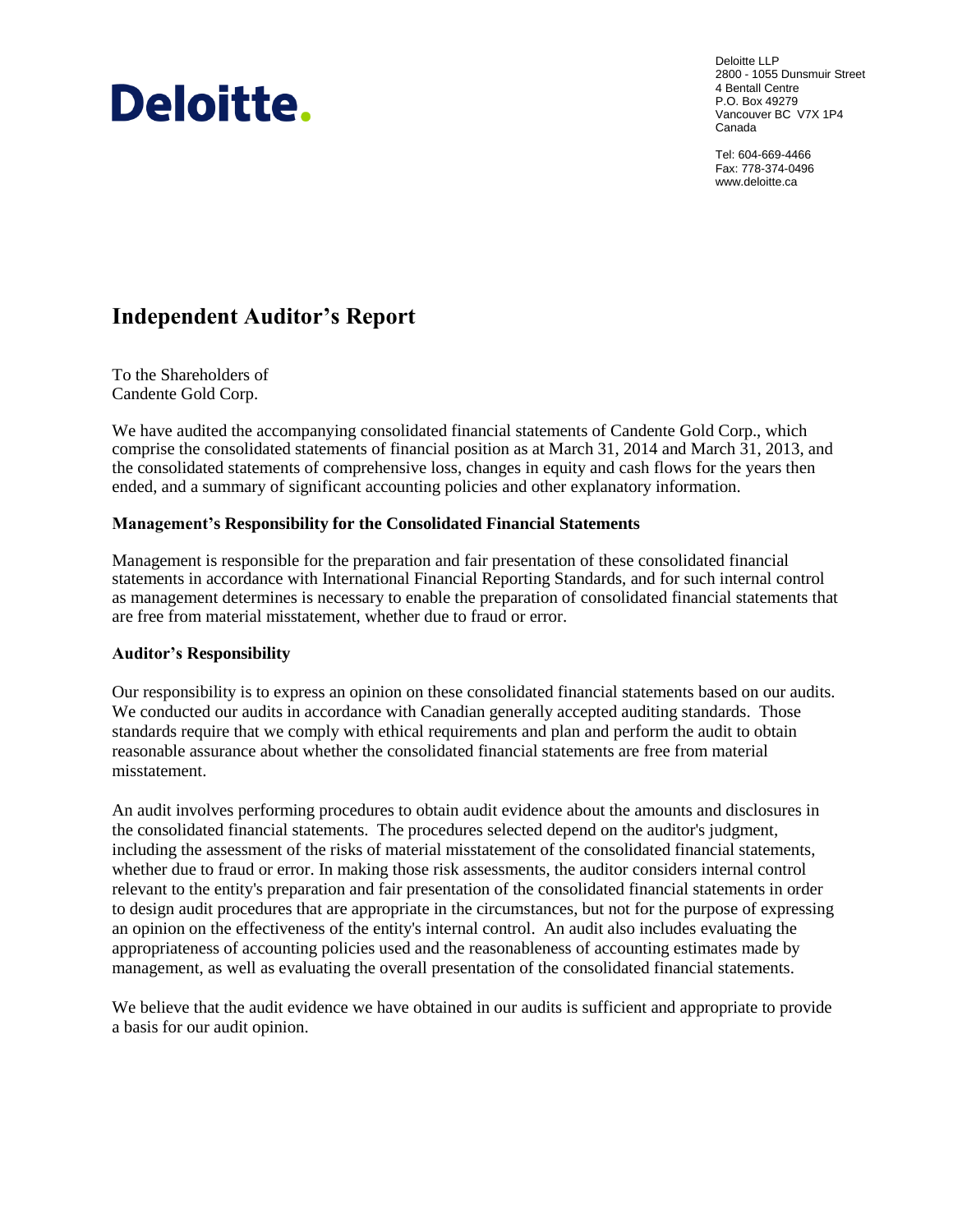#### **Opinion**

In our opinion, the consolidated financial statements present fairly, in all material respects, the financial position of Candente Gold Corp. as at March 31, 2014 and March 31, 2013, and its financial performance and its cash flows for the years then ended in accordance with International Financial Reporting Standards.

#### **Emphasis of Matter**

Without qualifying our opinion, we draw attention to Note 1 in the consolidated financial statements which indicates that the Company had a net loss of \$4.8 million for the year ended March 31, 2014 and as at March 31, 2014, had a working capital deficiency of \$0.3 million, and had incurred losses since inception of \$19.3 million. These conditions, along with other matters as set forth in Note 1, indicate the existence of a material uncertainty that may cast significant doubt about the Company's ability to continue as a going concern.

Deloitte LU

Chartered Accountants June 26, 2014 Vancouver, Canada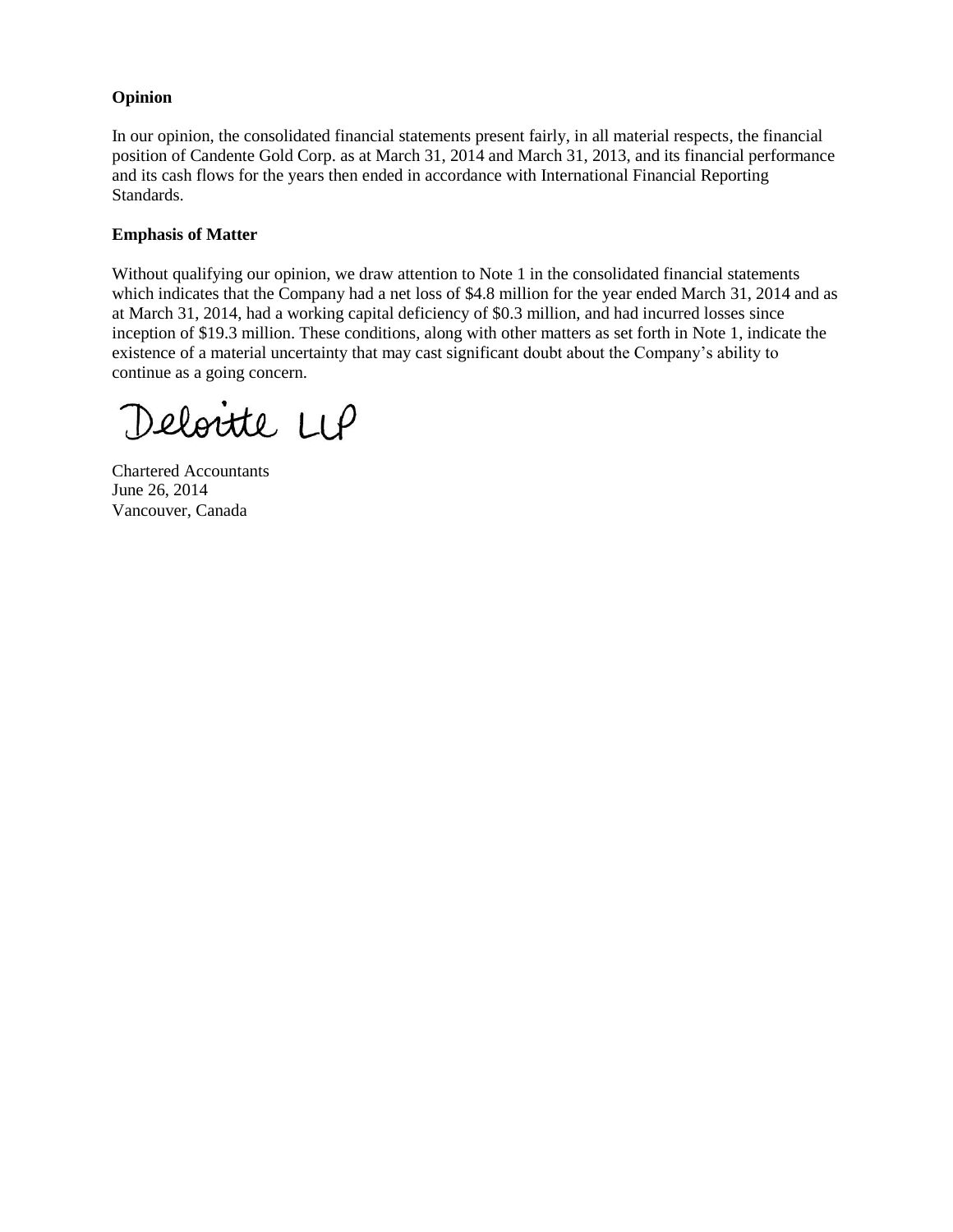### **Consolidated statements of financial position**

**As at March 31, 2014 and March 31, 2013**

(Expressed in United States dollars unless otherwise noted)

|                                        | <b>Notes</b> | March 31,<br>2014 | March 31,<br>2013 |
|----------------------------------------|--------------|-------------------|-------------------|
| <b>Assets</b>                          |              |                   |                   |
| <b>Current assets</b>                  |              |                   |                   |
| Cash and cash equivalents              | 6            | \$<br>329,617     | \$<br>647,357     |
| Trade and other receivables            |              | 87.981            | 263,886           |
| Prepaid expenses and deposits          |              | 38,193            | 53,447            |
| <b>Total current assets</b>            |              | 455,791           | 964,690           |
| <b>Non-current assets</b>              |              |                   |                   |
| Value-added tax credits                |              | 75,165            | 63,908            |
| Unproven mineral right interests       | 4            | 9,613,592         | 12,802,274        |
| Equipment                              | 5            | 51,093            | 62,997            |
| <b>Total non-current assets</b>        |              | 9,739,850         | 12,929,179        |
| <b>Total assets</b>                    |              | \$<br>10,195,641  | \$<br>13,893,869  |
|                                        |              |                   |                   |
| <b>Liabilities</b>                     |              |                   |                   |
| <b>Current liabilities</b>             |              |                   |                   |
| Trade payables and accrued liabilities | 8            | \$<br>789,189     | \$<br>561,147     |
| <b>Total current liabilities</b>       |              | 789,189           | 561,147           |
| Share capital                          | 7            | 23,356,166        | 22,711,269        |
| Reserves                               | 7            | 5,387,926         | 5,146,440         |
| <b>Deficit</b>                         |              | (19,337,640)      | (14, 524, 987)    |
| <b>Total equity</b>                    |              | 9,406,452         | 13,332,722        |
| <b>Total liabilities and equity</b>    |              | \$<br>10,195,641  | \$<br>13,893,869  |

**General information and going concern (Note 1) Events after the reporting period (Note 13)**

The accompanying notes are an integral part of these consolidated financial statements.

Approval on behalf of the Board of Directors

*(Signed) Andres Milla (Signed) Larry Kornze* **Andres Milla Larry Kornze Director Director**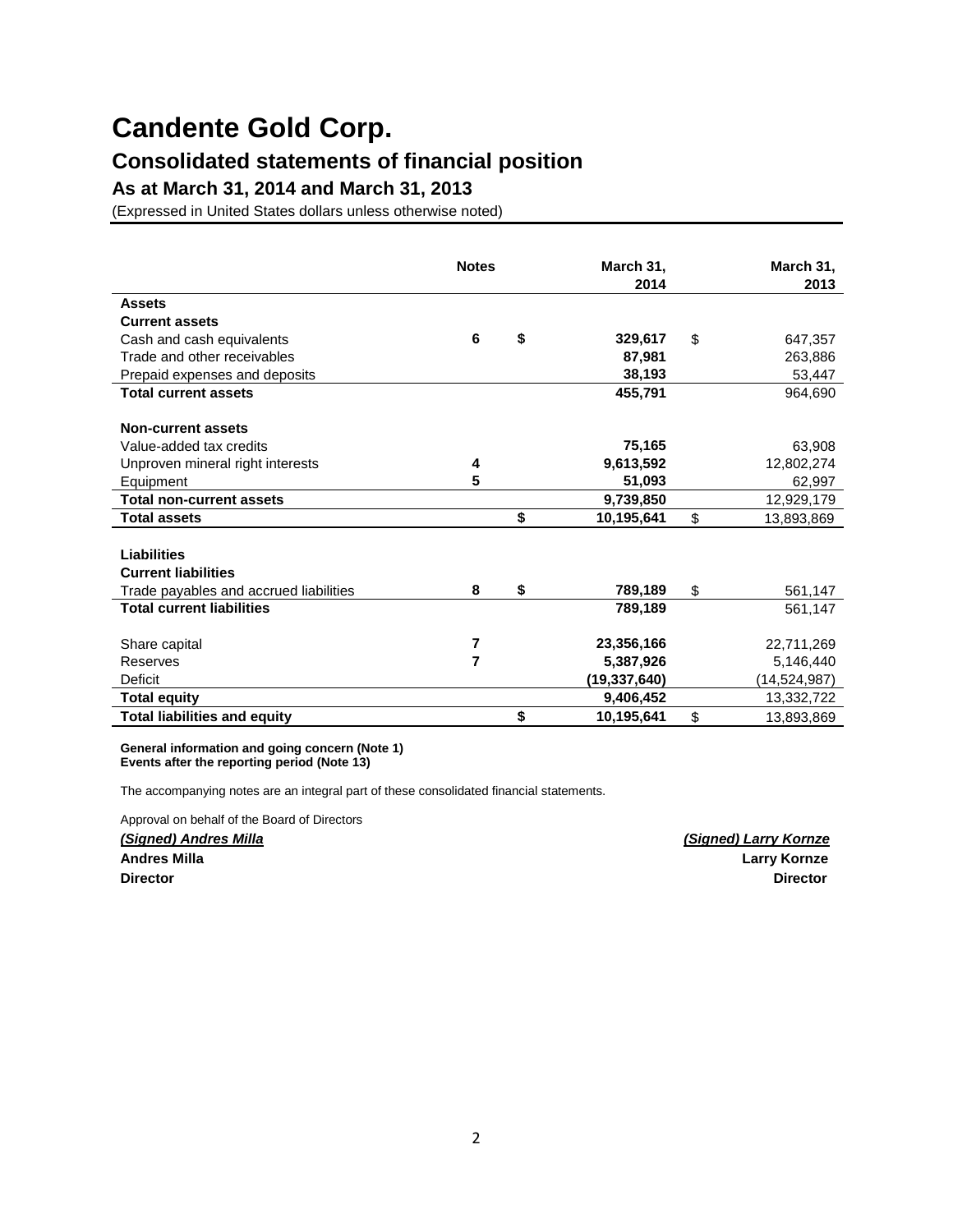### **Consolidated statements of comprehensive loss**

**For the years ended March 31, 2014 and March 31, 2013**

(Expressed in United States dollars unless otherwise noted)

|                                                                                        | <b>Notes</b> | <b>Year Ended</b><br>March 31, 2014 | Year Ended<br>March 31, 2013 |
|----------------------------------------------------------------------------------------|--------------|-------------------------------------|------------------------------|
| <b>Expenses</b>                                                                        |              |                                     |                              |
| <b>Exploration expenses</b><br>General and administrative                              | 9            | \$<br>761,445                       | \$<br>1,414,114              |
| expenses                                                                               | 9            | 753,461                             | 721,957                      |
|                                                                                        |              | 1,514,906                           | 2,136,071                    |
| Other (income) expenses<br>Write-down of unproven mineral<br>right interests - Peru    | 4            | 3,284,641                           |                              |
| Loss (gain) on foreign exchange                                                        |              | 25,824                              | (310, 663)                   |
| Interest and other income                                                              |              | (12, 718)                           | (60, 572)                    |
| Net loss                                                                               |              | 4,812,653                           | 1,764,836                    |
| Other comprehensive loss<br>Items that may be reclassified<br>subsequently to net loss |              |                                     |                              |
| Cumulative translation adjustment                                                      |              | 17,130                              | 212,347                      |
| <b>Comprehensive loss</b>                                                              |              | 4,829,783                           | 1,977,183                    |
| Loss per share attributable to shareholders<br><b>Basic and diluted</b>                |              | \$<br>(0.07)                        | \$<br>(0.03)                 |
| Weighted average number of common<br>shares outstanding: basic and diluted             |              | 65,391,138                          | 62,120,867                   |

The accompanying notes are an integral part of these consolidated financial statements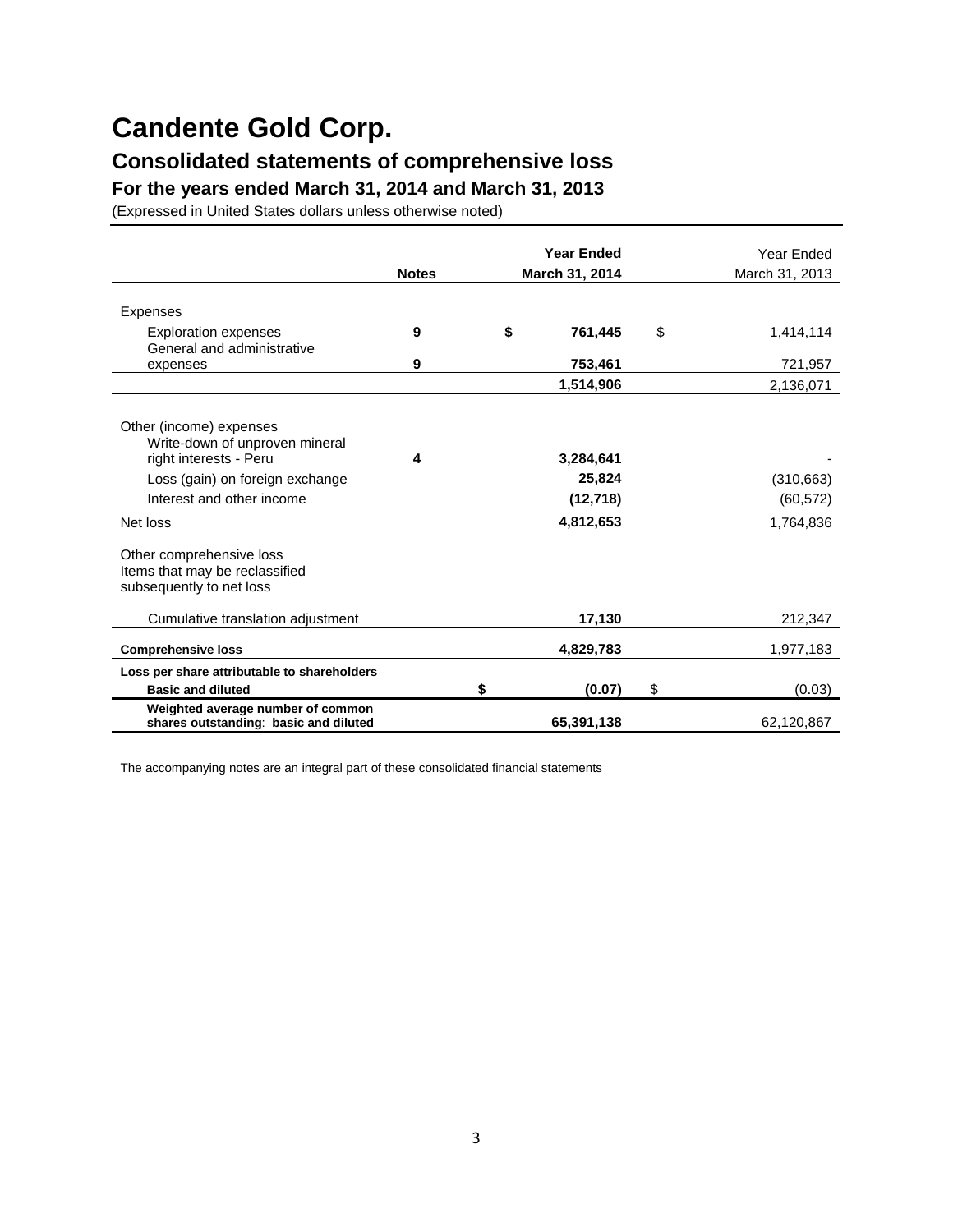### **Consolidated statements of changes in equity**

**For the years ended March 31, 2014 and March 31, 2013**

(Expressed in United States dollars unless otherwise noted)

|                                                                                                                                                   | Share capital                    |                         |                                                                   | <b>Reserves</b>  |                                |                   |                |                   |
|---------------------------------------------------------------------------------------------------------------------------------------------------|----------------------------------|-------------------------|-------------------------------------------------------------------|------------------|--------------------------------|-------------------|----------------|-------------------|
|                                                                                                                                                   | <b>Total</b><br>common<br>shares | <b>Share</b><br>capital | <b>Equity settled</b><br>employee<br>compensation<br>and warrants | Other<br>reserve | Foreign<br>currency<br>reserve | Total<br>reserves | <b>Deficit</b> | <b>Total</b>      |
| <b>Balance</b> at<br>April 1, 2013                                                                                                                | 62,219,760                       | \$22,711,269            | \$5,355,248                                                       | \$52,046         | \$(260, 854)                   | \$5,146,440       | \$(14,524,987) | \$13,332,722      |
| Private<br>placement, note<br>7(b)(v)                                                                                                             | 14,920,500                       | 644,897                 | 25,327                                                            |                  |                                | 25,327            |                | 670,224           |
| Share-based<br>payment                                                                                                                            |                                  |                         | 233,289                                                           |                  |                                | 233,289           |                | 233,289           |
| Net loss<br>Cumulative                                                                                                                            |                                  |                         |                                                                   |                  |                                |                   | (4,812,653)    | (4,812,653)       |
| translation<br>adjustment                                                                                                                         |                                  |                         |                                                                   |                  | (17, 130)                      | (17, 130)         |                | (17, 130)         |
| <b>Balance as at</b><br>March 31, 2014                                                                                                            | 77,140,260                       | \$23,356,166            | \$5,613,864                                                       | \$52,046         | \$(243,724)                    | \$5,387,926       | \$(19,337,640) | \$9,406,452       |
|                                                                                                                                                   | Share capital                    |                         |                                                                   | Reserves         |                                |                   |                |                   |
|                                                                                                                                                   | Total<br>common<br>shares        | Share<br>capital        | Equity settled<br>employee<br>compensation and<br>warrants        | Other reserve    | Foreign<br>currency<br>reserve | Total<br>reserves | Deficit        | Total             |
| <b>Balance at April</b><br>1, 2012                                                                                                                | 61,176,760                       | \$22,414,373            | \$5,312,049                                                       | \$52,046         | \$(48,507)                     | \$5,315,588       | \$(12,760,151) | \$14,969,810      |
| Acquisition of<br>unproven<br>mineral right<br>interests, note<br>7(b)(i)<br>Exercise of<br>stock options,<br>note $7(b)(ii)$ , (iii)<br>and (iv) | 1,000,000<br>43,000              | 265,018<br>31,878       | (11, 232)                                                         |                  |                                | (11, 232)         |                | 265,018<br>20,646 |
| Share-based                                                                                                                                       |                                  |                         |                                                                   |                  |                                |                   |                |                   |
| payment                                                                                                                                           |                                  |                         | 54,431                                                            |                  |                                | 54,431            |                | 54,431            |
| Net loss<br>Cumulative                                                                                                                            |                                  |                         |                                                                   |                  |                                |                   | (1,764,836)    | (1,764,836)       |
| translation<br>adjustment                                                                                                                         |                                  |                         |                                                                   |                  | (212, 347)                     | (212, 347)        |                | (212, 347)        |
| Balance as at<br>March 31, 2013                                                                                                                   | 62,219,760                       | \$22,711,269            | \$5,355,248                                                       | \$52,046         | \$(260, 854)                   | \$5,146,440       | \$(14,524,987) | \$13,332,722      |

The accompanying notes are an integral part of these consolidated financial statements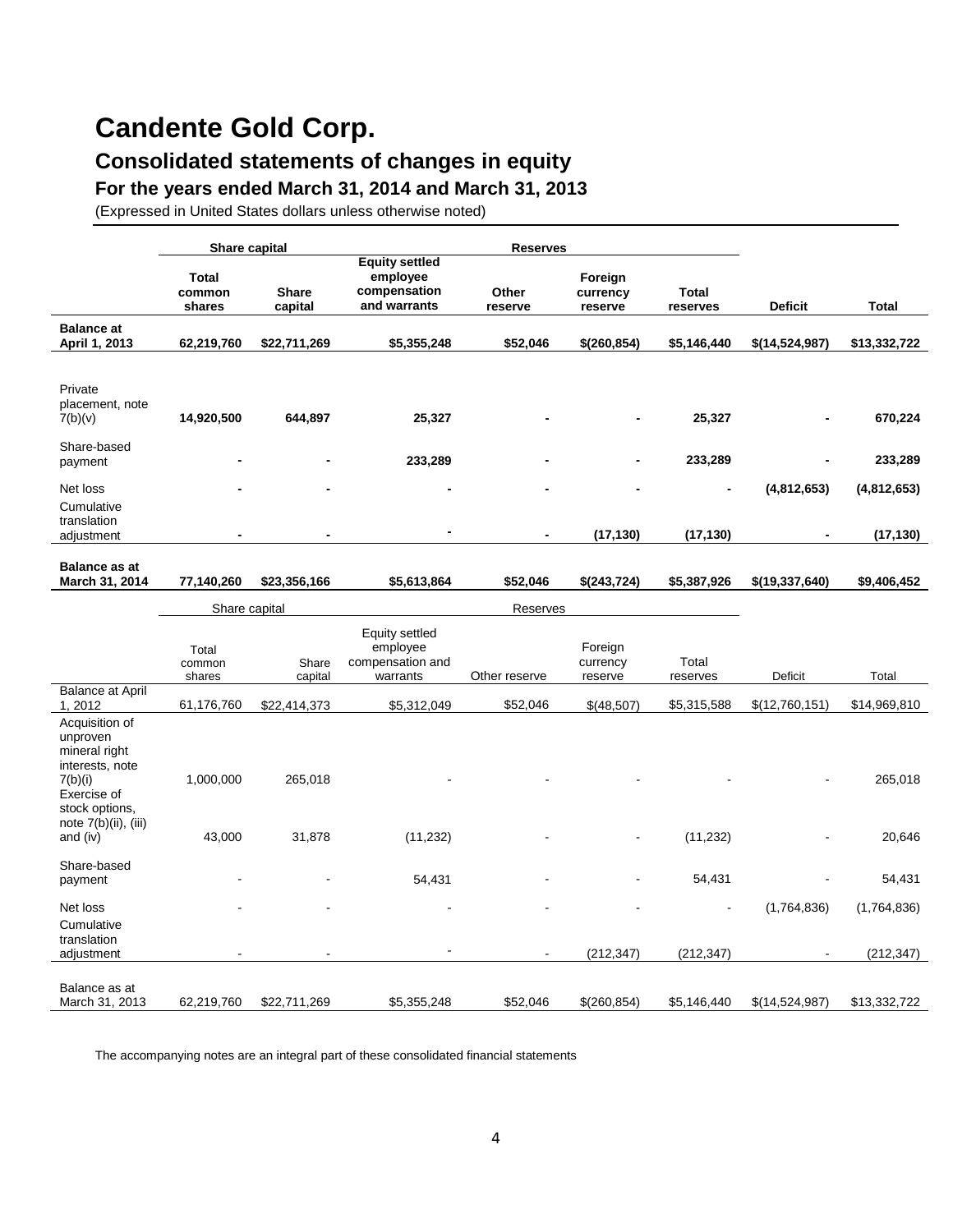### **Consolidated statements of cash flows**

**For the years ended March 31, 2014 and March 31, 2013**

(Expressed in United States dollars unless otherwise noted)

|                                                                                                     | <b>Notes</b> | Year ended<br>March 31, 2014 | Year ended<br>March 31, 2013 |
|-----------------------------------------------------------------------------------------------------|--------------|------------------------------|------------------------------|
|                                                                                                     |              |                              |                              |
| Net loss                                                                                            | \$           | (4,812,653)                  | S<br>(1,764,836)             |
| Items not affecting cash:                                                                           |              |                              |                              |
| Depreciation                                                                                        |              | 11,904                       | 20,757                       |
| Share-based payment                                                                                 | 7            | 233,289                      | 54,431                       |
| Write-down of unproven mineral right interest                                                       | 4            | 3,284,641                    |                              |
| Gain on foreign exchange                                                                            |              | 25,824                       |                              |
| Changes in non-cash working capital:                                                                |              |                              |                              |
| Trade and other receivables                                                                         |              | 175,904                      | 420,619                      |
| Prepaid expenses and deposits                                                                       |              | 15,255                       | (6, 351)                     |
| Trade payables and accrued liabilities                                                              |              | 228,042                      | 218,650                      |
| Cash flows used in operating activities                                                             |              | (837, 794)                   | (1,056,730)                  |
| Investing                                                                                           |              |                              |                              |
| Purchase of equipment                                                                               | 5            |                              | (425)                        |
| Addition to unproven mineral right interests                                                        |              | (183, 645)                   | (459, 412)                   |
| Recovery of acquisition costs                                                                       | 4            | 87,686                       |                              |
| Value added taxes paid                                                                              |              | (11, 257)                    | (8,664)                      |
| Net cash used in investing activities                                                               |              | (107, 216)                   | (468, 501)                   |
| <b>Financing</b>                                                                                    |              |                              |                              |
| Proceeds from issue of common shares for cash on<br>financing, net of share issue costs of \$31,462 | 7            | 670,224                      |                              |
| Exercise of stock options                                                                           |              |                              | 20,646                       |
|                                                                                                     |              |                              |                              |
| Net cash provided by financing activities                                                           |              | 670,224                      | 20,646                       |
| Effect of exchange rate changes on cash and cash                                                    |              |                              |                              |
| equivalents                                                                                         |              | (42, 954)                    | (212, 347)                   |
| Net decrease in cash and cash equivalents                                                           |              | (317,740)                    | (1,716,932)                  |
| Cash and cash equivalents at the beginning of the year                                              |              | 647,357                      | 2,364,289                    |
| Cash and cash equivalents at the end of the year                                                    | \$<br>6      | 329,617                      | \$<br>647,357                |

The accompanying notes are an integral part of these consolidated financial statements.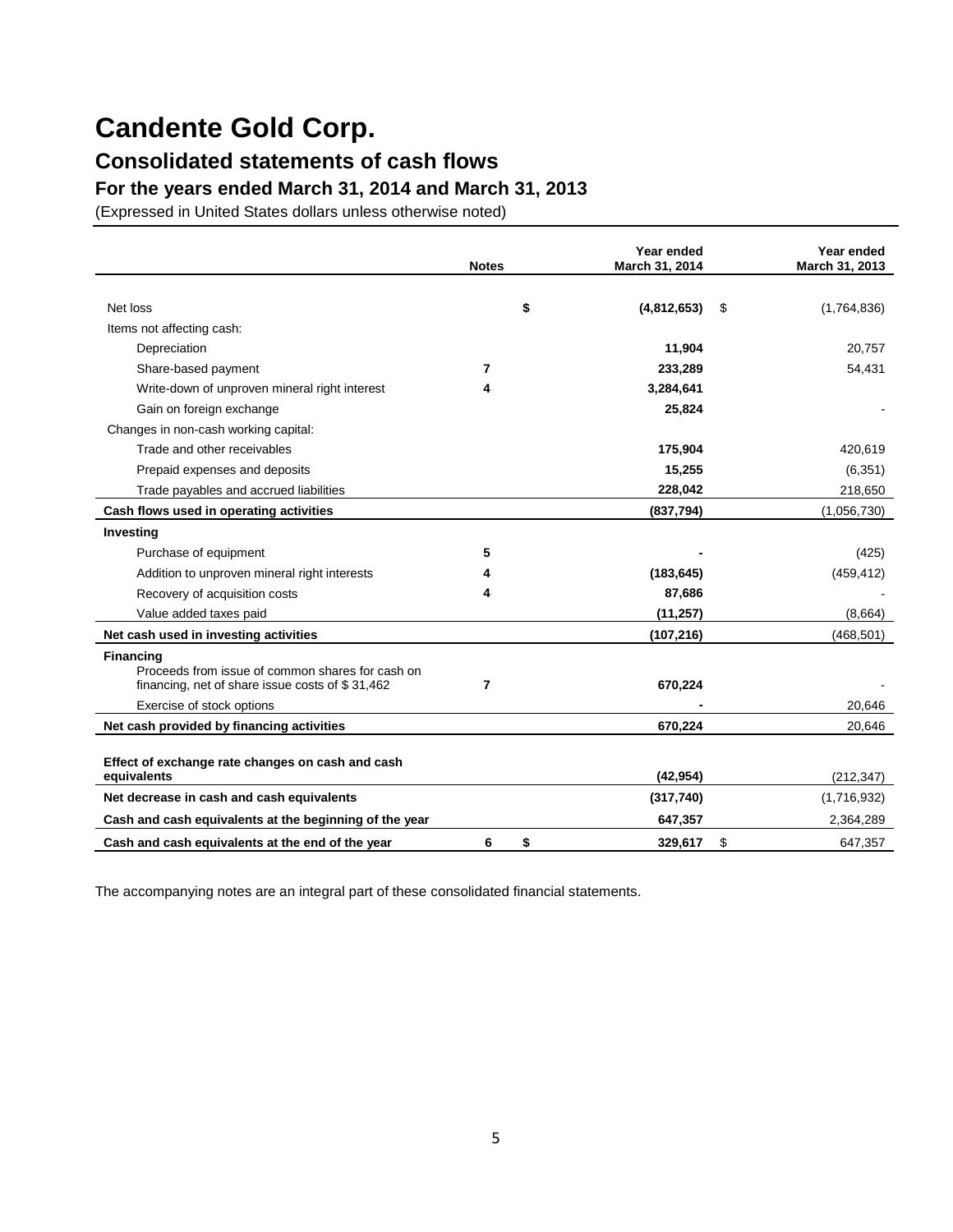**For the years ended March 31, 2014 and March 31, 2013**

(Expressed in United States dollars unless otherwise noted)

#### **1. General information and going concern**

Candente Gold Corp. and its subsidiaries (the "Company" or "Candente Gold") are engaged in the exploration of mineral property interests in Mexico and Peru. The Company was incorporated on April 24, 2009 under the Business Corporation Act of British Columbia and its principal office is located at Suite 1650-400 Burrard Street, Vancouver British Columbia, V6C 3A6.

The principal subsidiaries of the Company as at March 31, 2014 are as follows:

| <b>Subsidiary</b>                    | <b>Interest</b> | <b>Functional Currency</b> |
|--------------------------------------|-----------------|----------------------------|
| Candente Mexico Resource Corp.       | 100%            | <b>CDN Dollars</b>         |
| El Oro (BC) Exploration Inc.         | 100%            | <b>CDN Dollars</b>         |
| Candente Gold Peru S.A.C.            | 100%            | <b>US Dollars</b>          |
| Minera CCM, S.A. de C.V. ("CCM")     | 100%            | <b>US Dollars</b>          |
| Minera CCM El Oro Jales S.A. de C.V. | 100%            | <b>US Dollars</b>          |

Candente Gold's common shares are listed on the Toronto Stock Exchange ("TSX") under the trading symbol "CDG". The Company's share options and warrants are not listed.

These consolidated financial statements were authorized for issue by the Board of Directors on June 26, 2014**.**

At the date of these consolidated financial statements, the Company has not yet determined whether any of its mineral right interests contain economically recoverable mineral reserves. Accordingly, the value of mineral right interests represents cumulative acquisition costs incurred to date and does not necessarily reflect present or future values. The recovery of these costs is dependent upon the discovery of economically recoverable mineral reserves and the ability of Candente Gold to obtain the necessary financing to complete their exploration and development and to resolve any environmental, regulatory, or other constraints.

Uncertainty also exists with respect to the recoverability of the carrying value of certain mineral right interests. The ability of the Company to realize on its investment in resource properties is contingent upon resolution of the uncertainties and confirmation of the Company's title to the mineral right interests.

These consolidated financial statements have been prepared on the basis of accounting principles applicable to a going concern, which assume that the Company will continue operations for the foreseeable future and will be able to realize its assets and discharge its liabilities in the normal course of operations as they come due. For the years ended March 31, 2014 and March 31, 2013, the Company incurred losses of approximately \$4.8 million and \$1.8 million respectively, has working capital deficiency of \$0.3 million at March 31, 2014 and as at March 31, 2014 the Company had \$19.3 million of cumulative losses since inception. In addition, the Company is subject to sovereign risk, including political and economic instability, changes in existing government regulations relating to mining, as well as currency fluctuations and local inflation. The Company does not generate cash flows from operations and accordingly, Candente Gold will need to raise additional funds through the issuance of securities or resource secured debt. Although, Candente Gold has been successful in raising funds in the past there can be no assurance Candente Gold will be able to raise sufficient funds in the future, in which case the Company may be unable to meet its obligations as they come due in the normal course of business.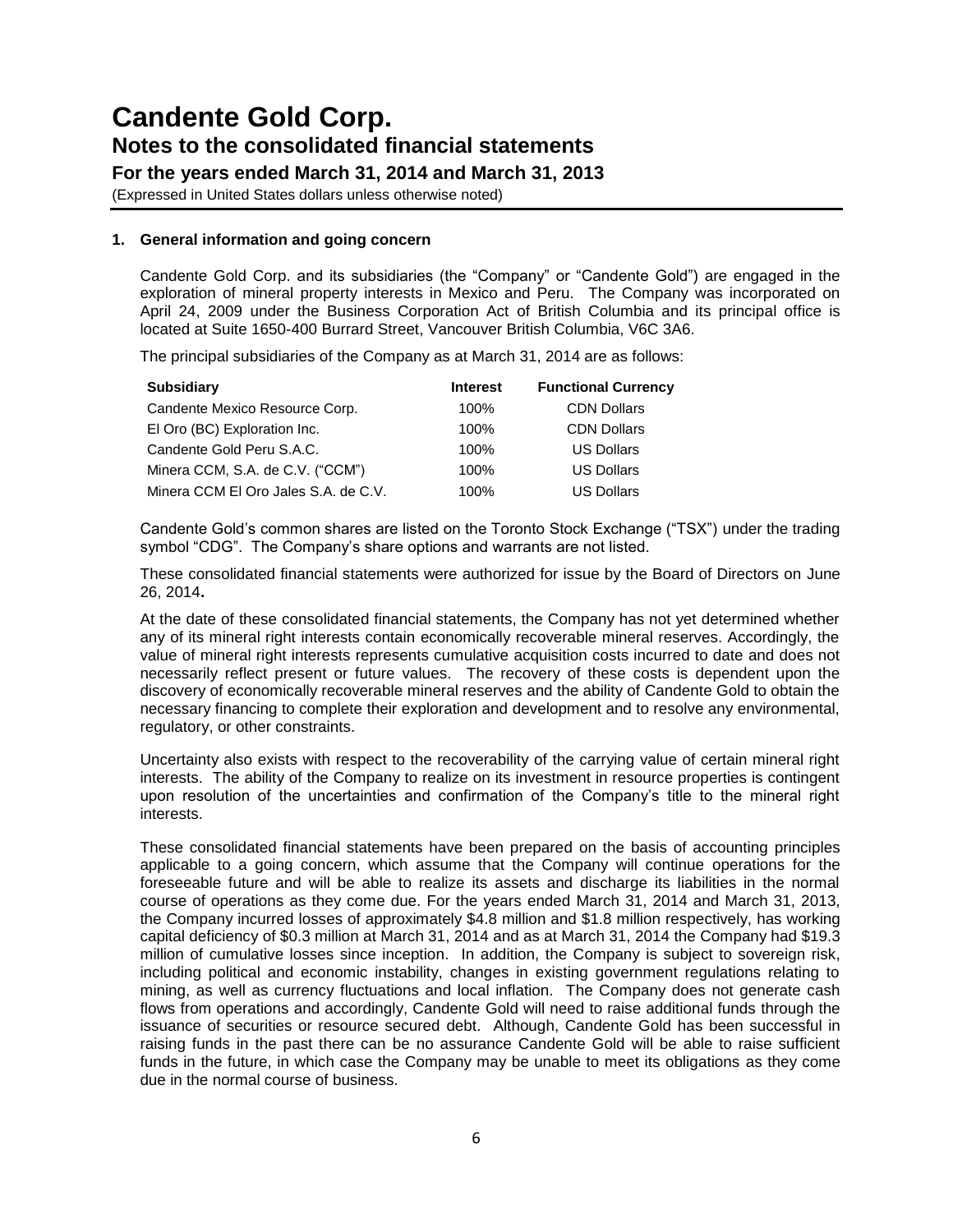#### **For the years ended March 31, 2014 and March 31, 2013**

(Expressed in United States dollars unless otherwise noted)

#### **1. General information and going concern (continued)**

These factors may cast significant doubt regarding the Company's ability to continue as a going concern. Should Candente Gold be unable to realize its assets and discharge its liabilities in the normal course of business, the net realizable value of its assets may be materially less than the amounts on the statement of financial position.

#### **2. Statement of compliance and basis of presentation**

These consolidated financial statements have been prepared using International Financial Reporting Standards ("IFRS").

These consolidated financial statements have been prepared on historical cost basis, except for certain financial instruments, which are measured at fair value, as explained in the accounting policies set out in Note 3.

#### **3. Significant accounting policies**

#### **a. Critical accounting estimates and judgments**

The Company makes estimates and assumptions concerning the future that will, by definition, seldom equal actual results. The following are the estimates and judgments applied by management that most significantly affect the Company's consolidated financial statements. These estimates and judgments have significant risk of causing a material adjustment to the carrying amounts of assets and liabilities within the next financial year.

(a) Critical accounting estimates

i. Valuation of share-based payments and warrants

When options and warrants are issued, the Company calculates their estimated fair value using a Black-Scholes valuation model, which may not reflect the actual fair value on exercise. The Company uses its historical stock prices to determine volatility and historical exercise terms to determine expected lives to arrive at the inputs that are used in the valuation model to calculate the fair value of the option or warrant.

#### (b) Critical accounting judgments

i. Going concern

Management assesses the Company's ability to continue as a going concern.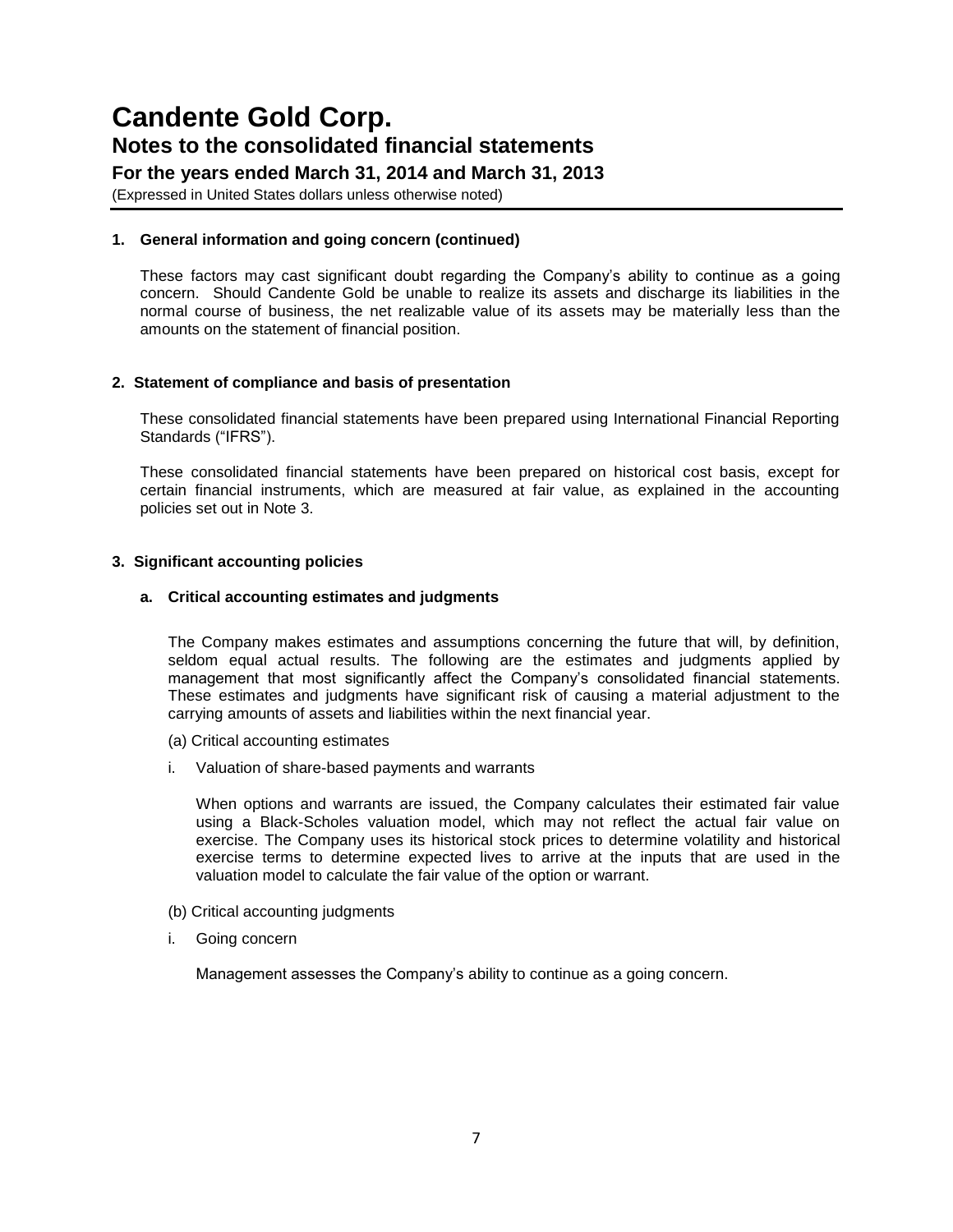**For the years ended March 31, 2014 and March 31, 2013**

(Expressed in United States dollars unless otherwise noted)

#### **3. Significant accounting policies (continued)**

#### **a. Critical accounting estimates and judgments (continued)**

- (b) Critical accounting judgments (continued)
- ii. Unproven mineral rights interests and impairment

Unproven mineral rights interests, include the cost of acquiring licenses. The technical feasibility and commercial viability of extracting a mineral resource is considered to be determinable when proven reserves are determined to exist, the rights of tenure are current and it is considered probable that the costs will be recouped through successful development and exploitation of the area or alternatively by sale of the property. Management is required to exercise significant judgment in determining the timing of the determination of the technical and economic feasibility of the mineral resource. The Company considers both external and internal sources of information in assessing whether there are any indicators that unproven mineral right interest are impaired. Management has determined an impairment charge during the year of \$3,284,641 pertaining to acquisition costs associated with Peruvian mineral claims which were dropped.

iii. Functional currency

The functional currency of the Company and its subsidiaries is the currency of the primary economic environment in which the entity operates. Determination of functional currency may involve certain judgments to determine the primary economic environment in which the entity operates and the Company reconsiders its functional currency and that of its subsidiaries if there is a change in events and conditions which determined the primary economic environment.

#### **b. Basis of consolidation**

The consolidated financial statements include the financial statements of Candente Gold and its subsidiaries.

An investor controls an investee when it is exposed, or has rights, to variable returns from its involvement with the investee and has the ability to affect those returns through its power over the investee. Thus, an investor controls an investee if and only if the investor has all the following: power over the investee, exposure, or rights, to variable returns from its involvement with the investee and the ability to use its power over the investee to affect the amount of the investor's returns.

Inter-company transactions, balances and income and expenses on transactions between the Company and its subsidiaries are eliminated.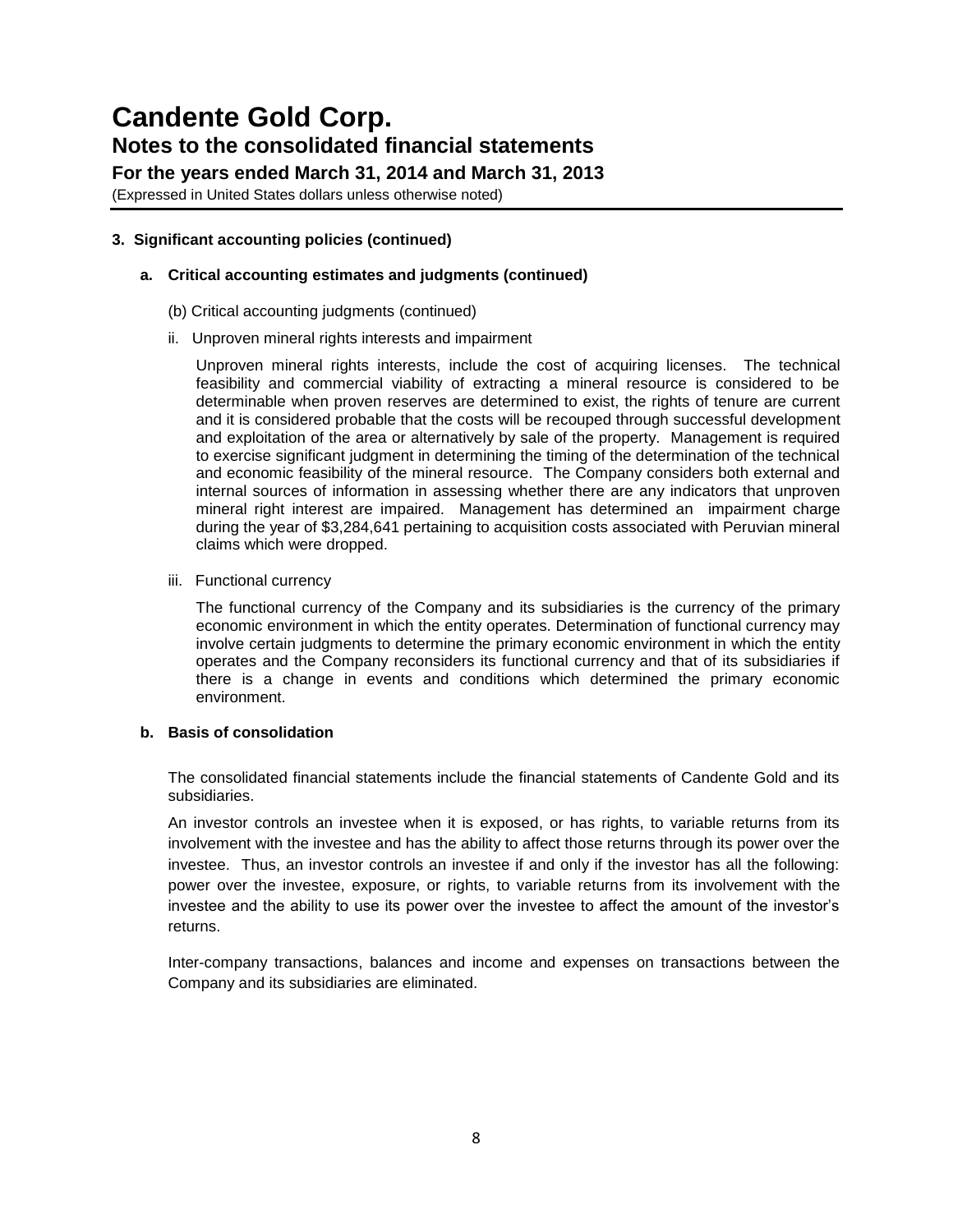**For the years ended March 31, 2014 and March 31, 2013**

(Expressed in United States dollars unless otherwise noted)

#### **3. Significant accounting policies (continued)**

#### **c. Foreign currency translation**

The functional currency of the Company and its subsidiaries is the currency of the primary economic environment in which the entity operates, which has been determined to be the U.S. or CDN dollar. Transactions in foreign currencies are translated to the functional currency of the entity at the exchange rate in existence at the date of the transaction. Monetary assets and liabilities denominated in foreign currencies at the statement of financial position date are retranslated at the period end date exchange rates. Non-monetary items are measured using historical cost in a foreign currency are translated using the exchange rate at the date of the transaction. Non- monetary items that are measured at fair value in a foreign currency are translated using the exchange rates at the date when the fair value was determined.

The presentation currency of the Company is the U.S. dollar. The accounts are translated from their functional currency into U.S. dollars on consolidation. Items in the statement of comprehensive loss are translated using weighted average exchange rates that reasonably approximate the exchange rate at the transaction date. Items in the statement of financial position are translated at the exchange rate at the financial position date. Exchange differences on the translation of the net assets of the entities are recognized in a separate component of equity.

#### **d. Unproven mineral right interests**

The Company capitalizes all costs, net of any recoveries, of acquiring an unproven mineral right interest, until the rights to which they relate are placed into production, at which time these deferred costs will be amortized over the estimated useful life of the rights upon commissioning the property, or written-off if the rights are disposed of, impaired or abandoned. Exploration costs prior to the discovery of commercially viable reserves and resources are expensed as incurred.

Management reviews the carrying amounts of mineral rights annually or when there are indicators of impairment and will recognize impairment based upon current exploration results and upon assessment of the probability of profitable exploitation of the rights. An indication of impairment includes but is not limited to expiration of the right to explore, substantive expenditure in the specific area is neither budgeted nor planned, or if the entity has decided to discontinue exploration activity in a specific area. Management's assessment of the mineral right's fair value is also based upon a review of other mineral right transactions that have occurred in the same geographic area as that of the rights under review.

Costs include the cash consideration and the fair value of shares issued on the acquisition of mineral rights. Rights acquired under option or joint venture agreements, whereby payments are made at the sole discretion of the Company, are recorded in the accounts when the payments are made. Proceeds from property option payments received by the Company are netted against the costs of the related mineral rights, with any excess being included in operations.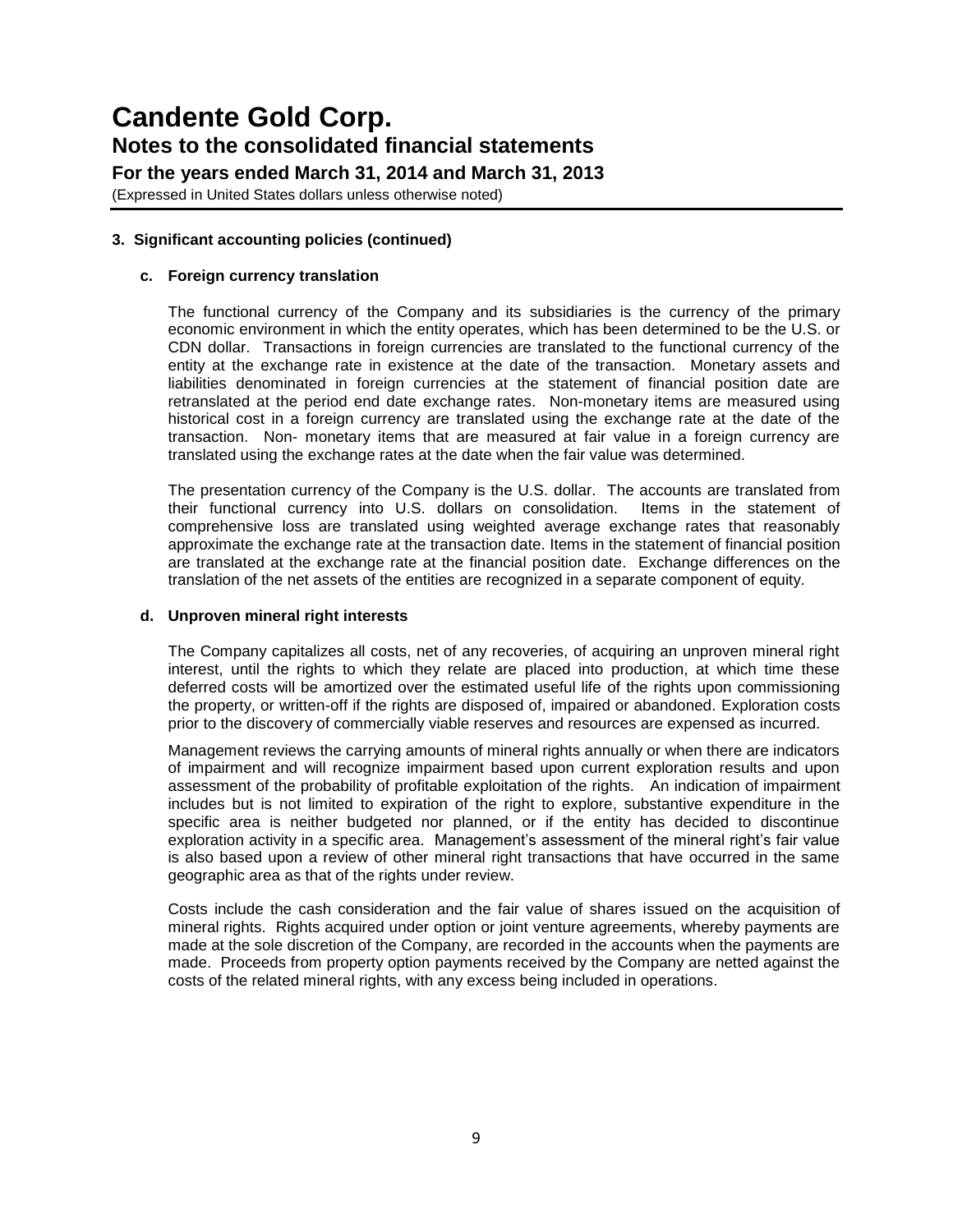**For the years ended March 31, 2014 and March 31, 2013**

(Expressed in United States dollars unless otherwise noted)

#### **3. Significant accounting policies (continued)**

#### **e. Equipment**

Equipment is stated at cost less accumulated depreciation and accumulated impairment losses, if any. The cost of an item of equipment consists of the purchase price, any costs directly attributable to bringing the asset to the location and condition necessary for its intended use and an initial estimate of the costs of dismantling and removing the item and restoring the site on which it is located.

Equipment items are depreciated over their estimated useful lives on a straight line basis over their estimated useful lives, at the following rates: 3 to 10 years for equipment and 4 years for vehicles and field equipment. Leasehold improvements are recorded at cost net of recoveries and amortized on a straight-line basis over the term of lease agreements.

An item of equipment is derecognized upon disposal, when held for sale or when no future economic benefits are expected to arise from the continued use of the asset. Any gain or loss arising on disposal of the asset, determined as the difference between the net disposal proceeds and the carrying amount of the asset, is recognized in the consolidated statement of comprehensive loss.

The Company conducts an annual assessment of the residual balances, useful lives and depreciation methods being used for equipment and any changes arising from the assessment are applied by the Company prospectively.

#### **f. Value-added tax credits**

Value-added tax credits ("VAT") may be paid in countries where recoverability is uncertain. In these cases, the VAT payments have been deferred. If the Company determines that the VAT will not be recovered, the amount of VAT will be deferred with the unproven mineral right interests or expensed depending on the treatment of the original expenditure.

#### **g. Financial instruments**

#### *Financial assets*

All financial assets are initially recorded at fair value and designated upon inception into one of the following four categories: held to maturity, available for sale, loans and receivables or fair value through profit or loss ("FVTPL"). Financial assets classified as FVTPL include cash and cash equivalents and are measured at fair value with unrealized gains and losses recognized through profit or loss.

Financial assets classified as loans and receivables include trade and other receivables and value-added tax credits and are measured at amortized cost using the effective interest method less any allowance for impairment.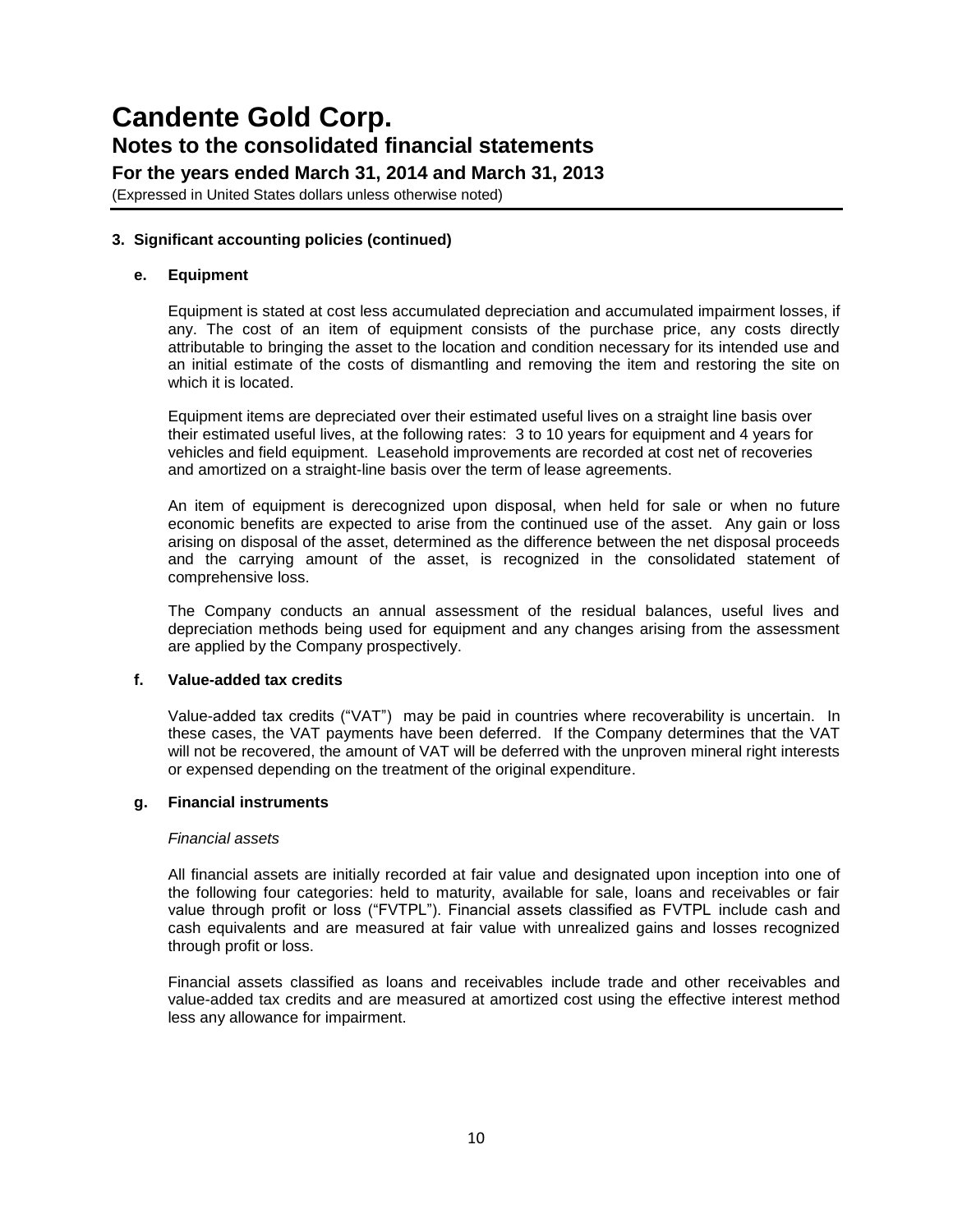**For the years ended March 31, 2014 and March 31, 2013**

(Expressed in United States dollars unless otherwise noted)

#### **3. Significant accounting policies (continued)**

#### **g. Financial instruments (continued)**

Financial assets classified as available for sale are measured at fair value with unrealized gains and losses recognized in other comprehensive income (loss) except for when there is a significant or prolonged decline in the fair value of that investment below its cost, at which time the impairment is recognized in profit or loss. Reversals of impairment with respect to available for sale equity instruments are not recognized in profit or loss.

Transaction costs associated with FVTPL financial assets are expensed as incurred, while transaction costs associated with all other financial assets are included in the initial carrying amount of the asset.

#### *Financial liabilities*

All financial liabilities are initially recorded at fair value and designated upon inception as FVTPL or other financial liabilities.

Financial liabilities classified as other financial liabilities include trade payables and accrued liabilities are initially recognized at fair value less directly attributable transaction costs. After initial recognition, other financial liabilities are subsequently measured at amortized cost using the effective interest method.

Financial liabilities classified as FVTPL include financial liabilities held for trading and financial liabilities designated upon initial recognition as FVTPL. Derivatives, including separated embedded derivatives, are also classified as FVTPL unless they are designated as effective hedging instruments. Transaction costs on financial liabilities classified as FVTPL are expensed as incurred.

At the end of each reporting period subsequent to initial recognition, financial liabilities at FVTPL are measured at fair value, with changes in fair value recognized directly in profit or loss in the period in which they arise.

#### **h. Income taxes**

#### *Current taxation*

Current tax is the expected tax payable on the taxable income for the year, using tax rates substantively enacted at the reporting date, and any adjustment to tax payable in respect of previous years. Income tax expense is recognized in profit or loss except to the extent that it relates to items recognized directly in equity, in which case it is recognized in equity.

#### *Deferred taxation*

Deferred tax is recognized using the liability method, providing for temporary differences between the carrying amounts of assets and liabilities for financial reporting purposes and the amounts used for taxation purposes.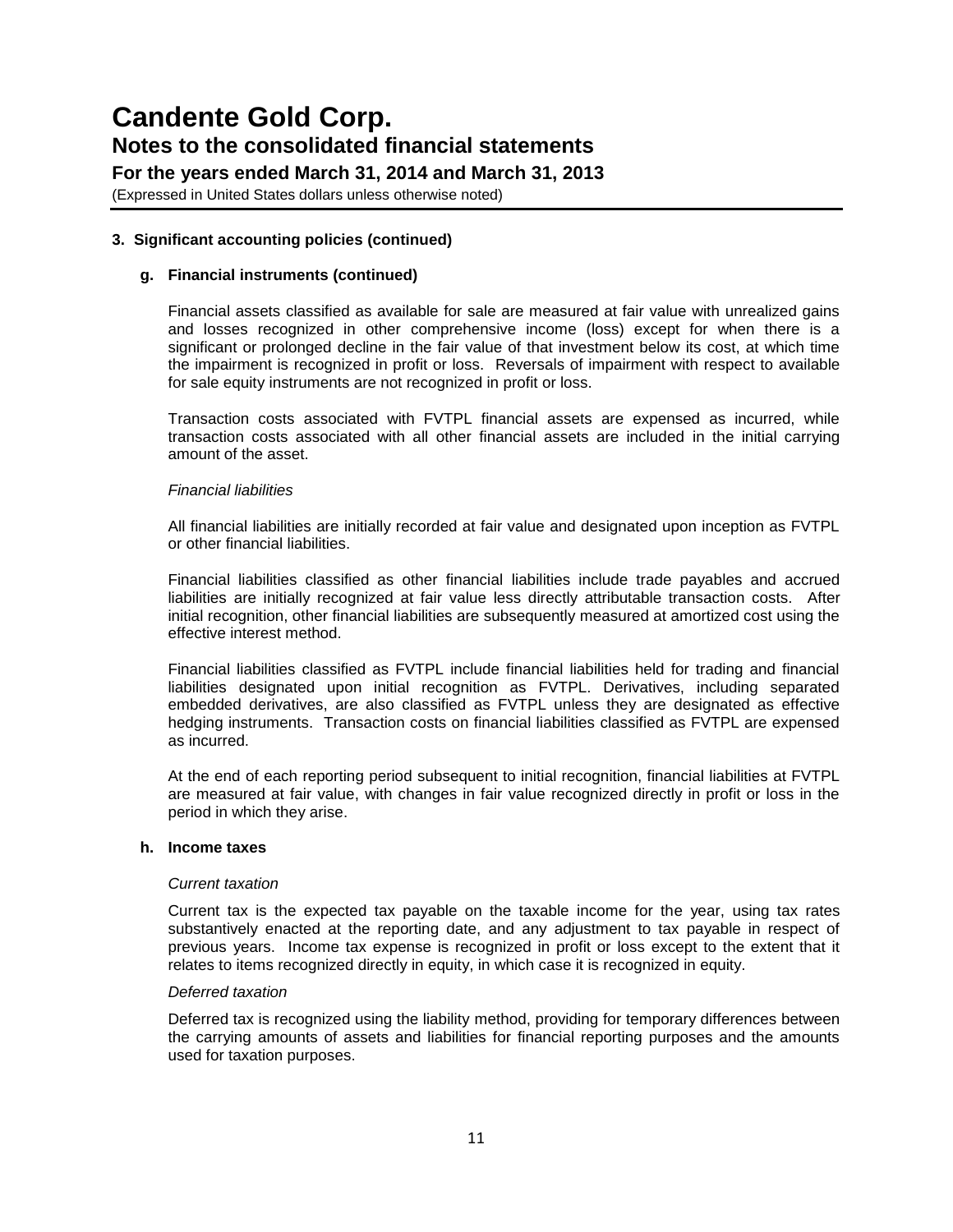**For the years ended March 31, 2014 and March 31, 2013**

(Expressed in United States dollars unless otherwise noted)

#### **3. Significant accounting policies (continued)**

#### **h. Income taxes (continued)**

Deferred tax is measured at the tax rates that are expected to be applied to temporary differences when they reverse, based on the laws that have been substantively enacted by the reporting date. Deferred tax assets and liabilities are offset if there is a legally enforceable right to offset current tax liabilities and assets, and they relate to income taxes levied by the same tax authority on the same taxable entity, or on different tax entities, but they intend to settle current tax liabilities and assets on a net basis or their tax assets and liabilities will be realized simultaneously.

A deferred tax asset is recognized to the extent that it is probable that future taxable profits will be available against which the temporary difference can be utilized. Deferred tax assets are reviewed at each reporting date and are reduced to the extent that it is no longer probable that the related tax benefit will be realized. Additional income taxes that arise from the distribution of dividends are recognized at the same time that the liability to pay the related dividend is

recognized. Deferred income tax is provided on temporary differences arising on investments in subsidiaries and associates, except where, the timing of the reversal of the temporary difference is controlled by the Company and it is probable that the temporary difference will not reverse in the foreseeable future.

#### **i. Share-based payment**

Employees (including directors and senior executives) of the Company may receive a portion of their remuneration in the form of share-based payment transactions, whereby employees render services as consideration for equity instruments ("equity-settled transactions").

In situations where equity instruments are issued for goods or services, the share-based payment is measured at the fair value of the goods and services received. Where the consideration cannot be specifically identified, they are measured at the fair value of the share-based payment.

The costs of equity-settled transactions with employees are measured by reference to the fair value at the date on which they are granted.

The costs of equity-settled transactions are recognized, together with a corresponding increase in equity, over the period in which the performance and/or service conditions are fulfilled, ending on the date on which the relevant employees become fully entitled to the award ("the vesting date"). The cumulative expense is recognized for equity-settled transactions at each reporting date until the vesting date reflects the Company's best estimate of the number of equity instruments that will ultimately vest.

No expense is recognized for awards that do not ultimately vest, except for awards where vesting is conditional upon a market condition, which are treated as vesting irrespective of whether or not the market condition is satisfied provided that all other performance and/or service conditions are satisfied.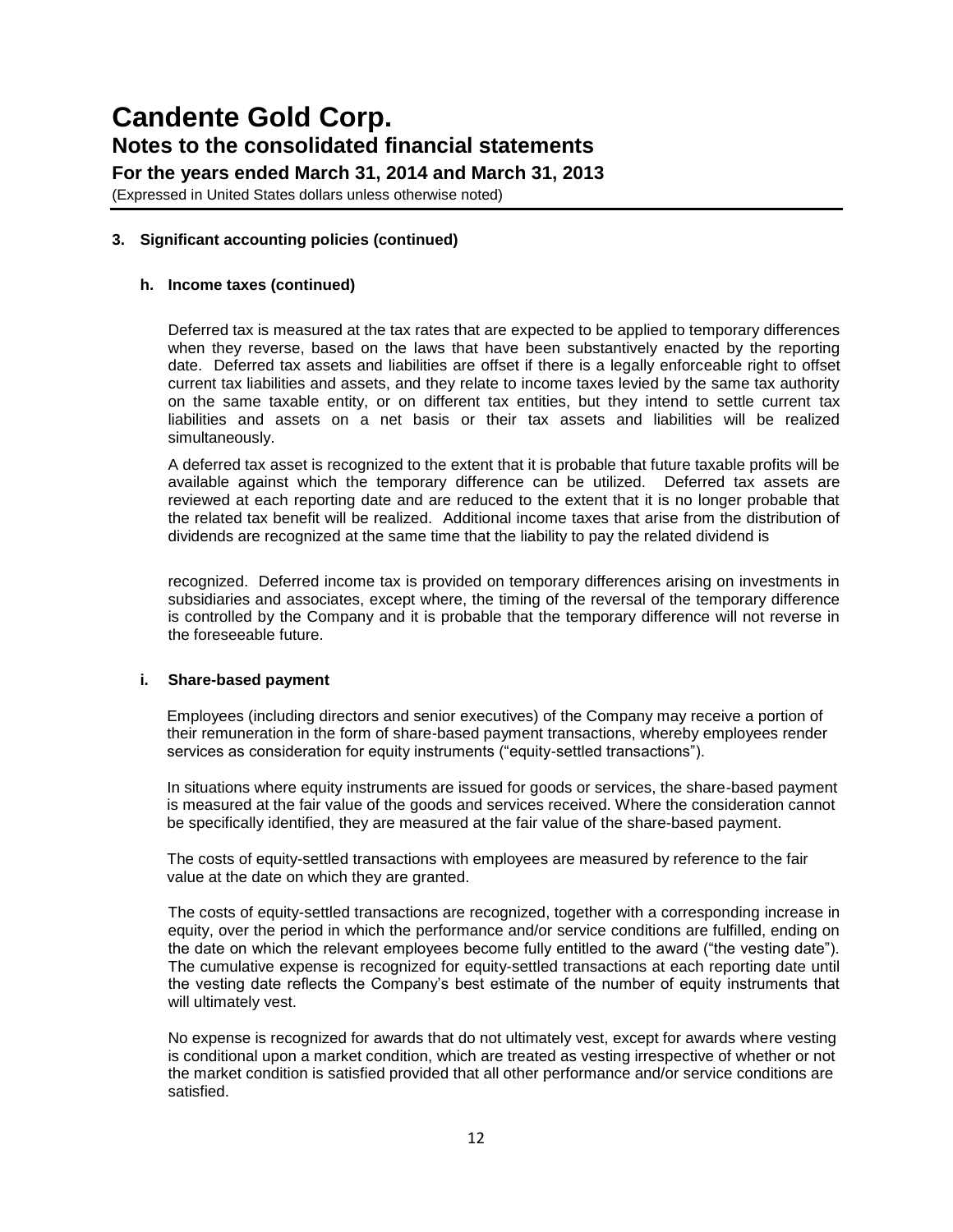**For the years ended March 31, 2014 and March 31, 2013**

(Expressed in United States dollars unless otherwise noted)

#### **3. Significant accounting policies (continued)**

#### **i. Share-based payment (continued)**

Where the terms of an equity-settled award are modified, the minimum expense recognized is the expense as if the terms had not been modified. An additional expense is recognized for any modification that increases the total fair value of the share-based payment arrangement, or is otherwise beneficial to the employee as measured at the date of modification. The dilutive effect of outstanding options is reflected in the computation of diluted earnings per share.

#### **j. Provisions**

Provisions are recognized when the Company has a present obligation (legal or constructive) that has arisen as a result of a past event and it is probable that a future outflow of resources will be required to settle the obligation, provided that a reliable estimate can be made of the amount of the obligation.

Provisions are measured at the present value of the expenditures expected to be required to settle the obligation using a pre-tax rate that reflects current market assessments of the time value of money and the risk specific to the obligation. Any increase in a provision due solely to passage of time is recognized as interest expense.

#### **k. Impairment**

#### *Impairment of financial assets*

The Company assesses at each date of the statement of financial position whether any indicators exist that the Company's financial assets are impaired.

#### *Assets measured at amortized cost*

If there is objective evidence that an impairment loss on assets carried at amortized cost has been incurred, the amount of the loss is measured as the difference between the asset's carrying amount and the present value of estimated future cash flows discounted at the financial asset's original effective interest rate. The carrying amount of the asset is then reduced by the amount of the impairment. The amount of the loss is recognized in profit or loss.

If, in a subsequent period, the amount of the impairment loss decreases and the decrease can be related objectively to an event occurring after the impairment was recognized, the previously recognized impairment loss is reversed to the extent that the carrying value of the asset does not exceed what the amortized cost would have been had the impairment not been recognized. Any subsequent reversal of an impairment loss is recognized in profit or loss.

In relation to trade receivables, a provision for impairment is made and an impairment loss is recognized in profit and loss when there is objective evidence (such as the probability of insolvency or significant financial difficulties of the debtor) that the Company will not be able to collect all of the amounts due under the original terms of the invoice. The carrying amount of the receivable is reduced through use of an allowance account. Impaired debts are written off against the allowance account when they are assessed as uncollectible.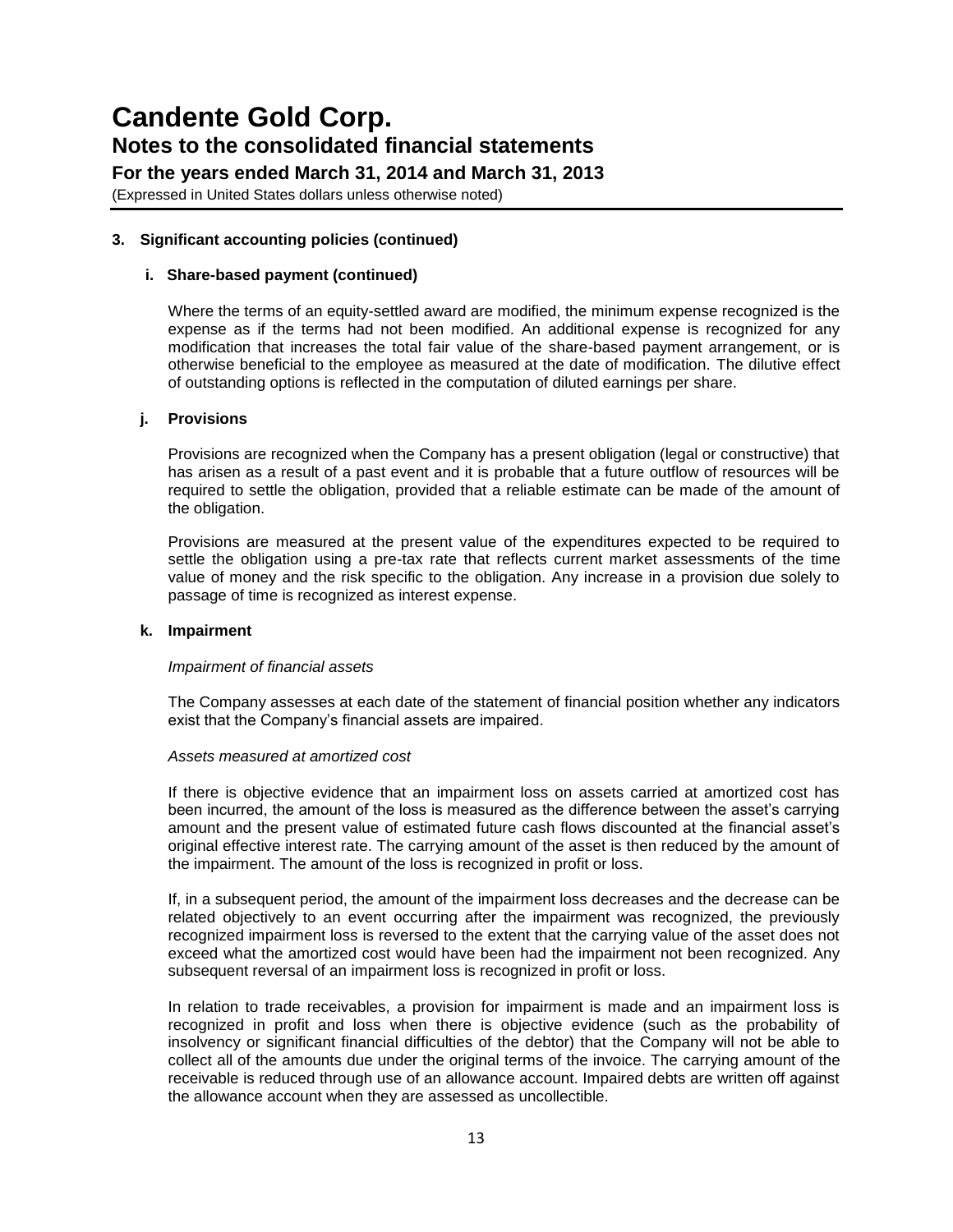**For the years ended March 31, 2014 and March 31, 2013**

(Expressed in United States dollars unless otherwise noted)

#### **3. Significant accounting policies (continued)**

#### **k. Impairment (continued)**

If an available for sale asset is impaired, an amount comprising the difference between its cost and its current fair value, less any impairment loss previously recognized in profit or loss, is transferred from equity to profit or loss. Reversals in respect of equity instruments classified as available for sale are not recognized in profit or loss.

#### *Impairment of non-financial assets*

At each date of the statement of financial position, the Company reviews the carrying amounts of its tangible and intangible assets to determine whether there is an indication that those assets have suffered an impairment loss. If any such indication exists, the recoverable amount of the asset is estimated in order to determine the extent of the impairment loss (if any). Where it is not possible to estimate the recoverable amount of an individual asset, the Company estimates the recoverable amount of the cash-generating unit to which the assets belong. Recoverable amount is the higher of fair value less costs to sell and value in use. In assessing value in use, the estimated future cash flows are discounted to their present value using a pre-tax discount rate that reflects current market assessments of the time value of money and the risks specific to the asset.

If the recoverable amount of an asset (or cash-generating unit) is estimated to be less than its carrying amount, the carrying amount of the asset (or cash-generating unit) is reduced to its recoverable amount. An impairment loss is recognized immediately in the statement of loss and comprehensive loss, unless the relevant asset is carried at a revalued amount, in which case the impairment loss is treated as a revaluation decrease. Where an impairment loss subsequently reverses, the carrying amount of the asset (cash-generating unit) is increased to the revised estimate of its recoverable amount, but so that the increased carrying amount does not exceed the carrying amount that would have been determined had no impairment loss been recognized for the asset (or cash-generating unit) in prior years.

#### **l. Cash and cash equivalents**

Cash and cash equivalents include cash and term deposits with an original maturity of three months or less.

#### **m. Loss per share**

Basic earnings/(loss) per share is calculated as net profit/(loss) attributable to shareholders, divided by the weighted average number of ordinary shares.

Diluted earnings per share is calculated as net profit attributable to owners of the parent, adjusted for:

 The after tax effect of dividends and interest associated with dilutive potential ordinary shares that have been recognized as expenses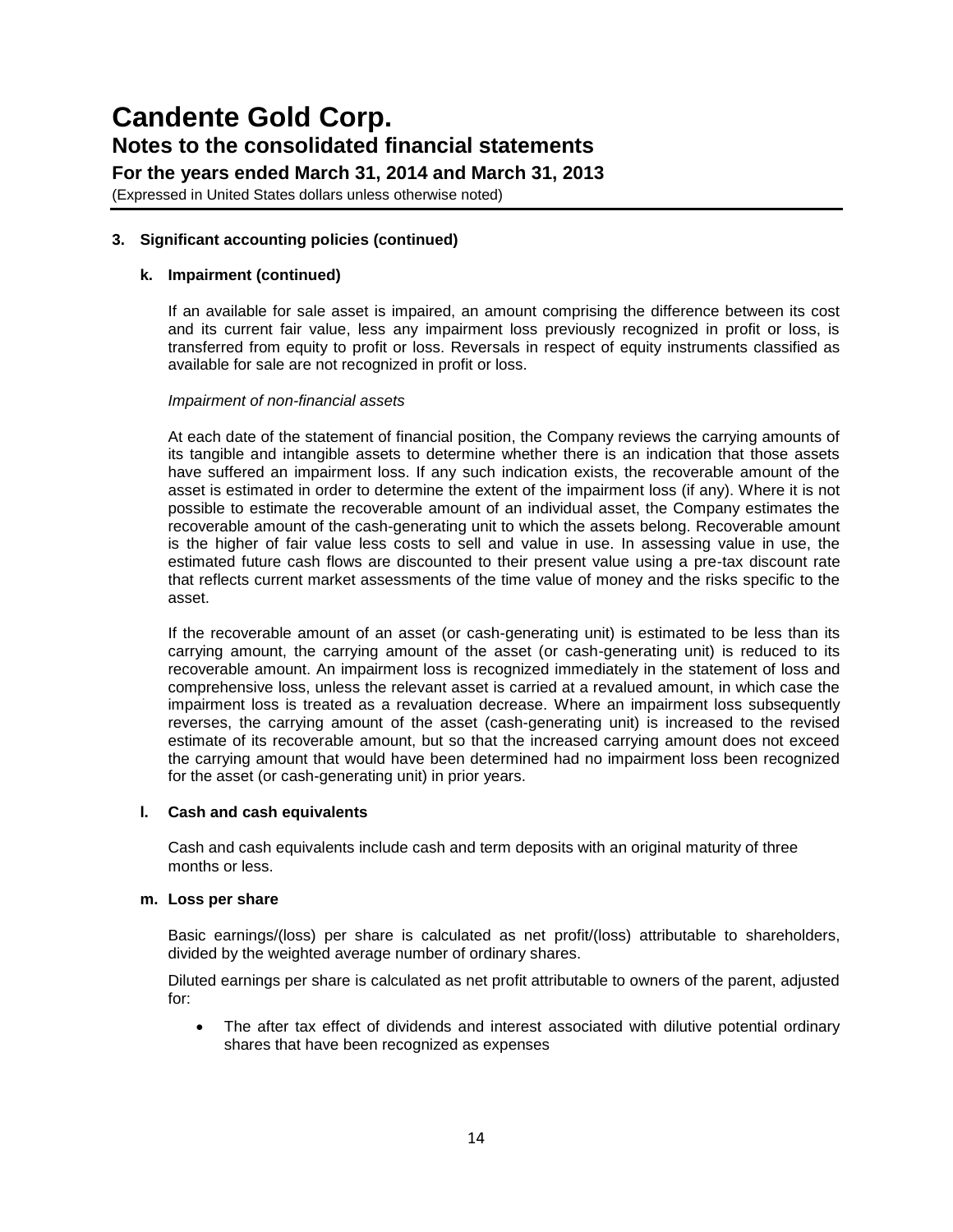#### **For the years ended March 31, 2014 and March 31, 2013**

(Expressed in United States dollars unless otherwise noted)

#### **3. Significant accounting policies (continued)**

#### **m. Loss per share (continued)**

 Other non-discretionary changes in revenues or expenses during the period that would result from the dilution of potential ordinary shares divided by the weighted average number of ordinary shares and dilutive potential ordinary shares, adjusted for any bonus element.

The Company has incurred losses since its inception and, therefore, basic loss per share has been equal to diluted loss per share as these impacts would be anti-dilutive.

#### **n. Application of new and revised accounting standards effective April 1, 2013**

The Company has evaluated the following new and revised IFRS standards and has determined there to be no material impact on the consolidated financial statements upon adoption:

- *1)* IFRS 7 Financial Instruments: Disclosures
- *2)* IFRS 10 Consolidated Financial Statements
- *3)* IFRS 11 Joint Arrangements
- *4)* IFRS 12 Disclosure of Interests in Other Entities
- *5)* IFRS 13 Fair Value Measurement
- *6)* IAS 1 Presentation of Financial Statements
- *7)* IAS 19 Employee Benefits
- *8)* IFRIC 20 Stripping Costs in the Production Phase of a Surface Mine

#### **o. Future accounting standards**

Certain pronouncements were issued by the International Accounting Standards Board ("IASB") but not yet effective as at March 31, 2014. The Company intends to adopt these standards and interpretations when they become effective. The Company is still evaluating these standards to have an impact on its consolidated financial statements. Pronouncements that are not applicable to the Company have been excluded from those described below.

The following standards or amendments are effective for annual periods beginning on or after April 1, 2014.

- 1) IFRIC 21 Levies
- 2) IAS 32 Financial instruments Presentation
- 3) IFRS 15 Revenue from Contracts with Customers
- 4) IAS 39 Financial Instruments: Recognition and Measurement & IFRS 9 Financial Instruments mandatory adoption date not yet finalized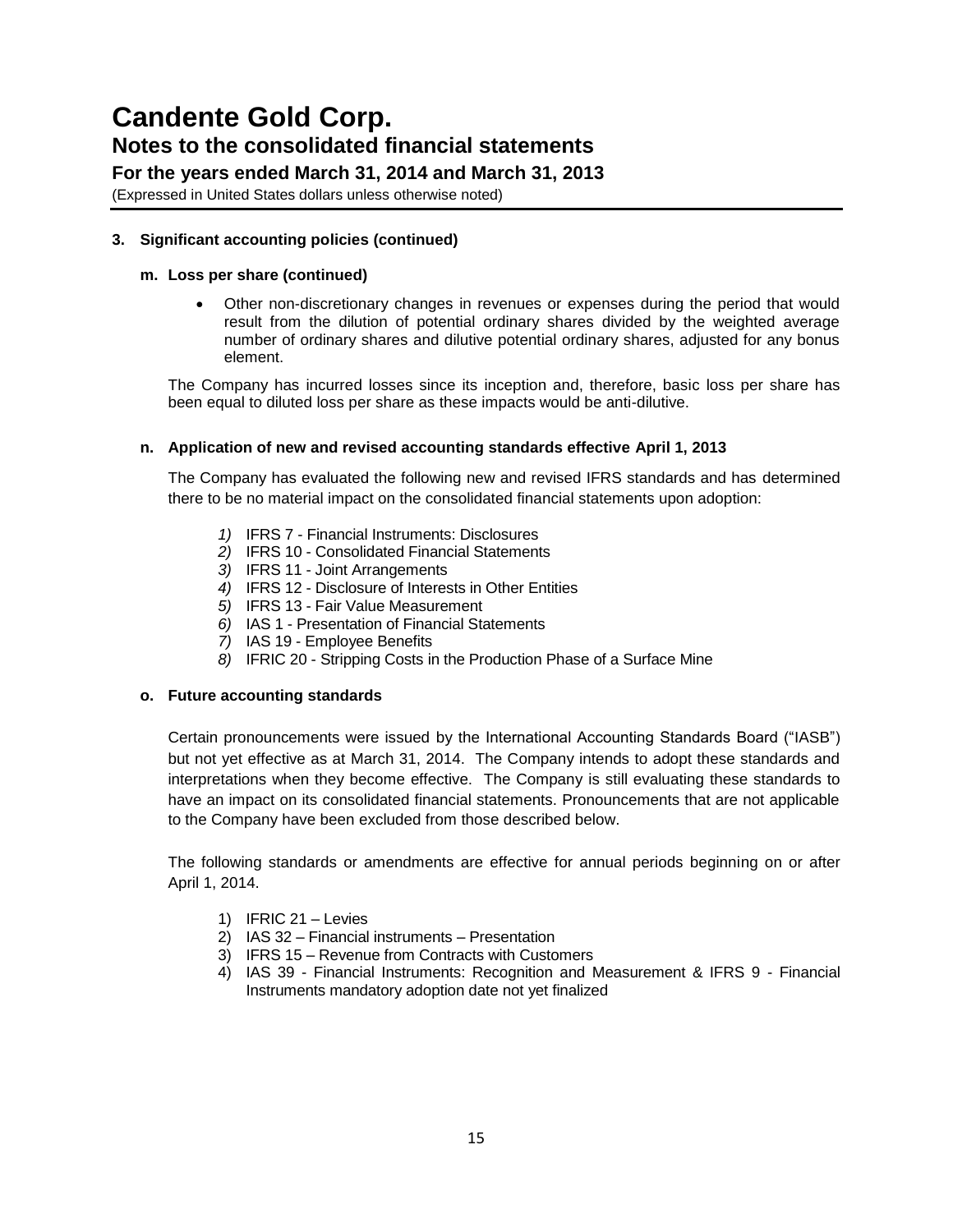(Expressed in United States dollars unless otherwise noted)

#### **4. Unproven mineral right interests**

As of March 31, 2014 and March 31, 2013, the Company's capitalized unproven mineral right interest costs are as follows:

|                            | <b>Balance at</b><br><b>April 1, 2013</b> | <b>Acquisition</b><br>costs | Recovery of<br>acquisition<br>costs |      | Write-down of<br>unproven<br>mineral rights<br>interests | <b>Balance at</b><br>March 31, 2014 |
|----------------------------|-------------------------------------------|-----------------------------|-------------------------------------|------|----------------------------------------------------------|-------------------------------------|
| <b>Mexico Properties</b>   |                                           |                             |                                     |      |                                                          |                                     |
| El Oro                     | \$<br>8,053,562                           | \$<br>٠.                    | \$<br>(43, 810)                     | - \$ | $\sim 100$                                               | \$<br>8,009,752                     |
| El Oro mine tailings       | $\blacksquare$                            | 46.840                      | $\sim$                              |      |                                                          | 46,840                              |
| <b>Peruvian Properties</b> | 4,748,712                                 | 136,805                     | (43, 876)                           |      | (3,284,641)                                              | 1,557,000                           |
| <b>Closing balance</b>     | 12,802,274                                | 183,645                     | (87,686)                            |      | (3,284,641)                                              | \$<br>9,613,592                     |

|                     | Balance at<br>April 1, 2012 |    | Acquisition<br>costs | Recovery of<br>acquisition<br>costs | Write-down of<br>unproven<br>mineral rights<br>interests |    | Balance at<br>March 31, 2013 |
|---------------------|-----------------------------|----|----------------------|-------------------------------------|----------------------------------------------------------|----|------------------------------|
| El Oro              | 7,625,949                   | \$ | 427.613              | \$<br>٠                             | \$<br>$\sim$ $-$                                         | -S | 8,053,562                    |
| Peruvian properties | 4,451,895                   |    | 296.817              | ٠                                   | $\overline{\phantom{0}}$                                 |    | 4,748,712                    |
| Closing balance     | 12,077,844                  | S  | 724.430              | \$<br>٠                             | \$<br>$\sim$                                             |    | 12,802,274                   |

There may be material uncertainties associated with the Company's title and ownership of its unproven mineral right interests. Ordinarily the Company does not own the land upon which an interest is located, and title may be subject to unregistered prior agreements or transfers or other undetected defects.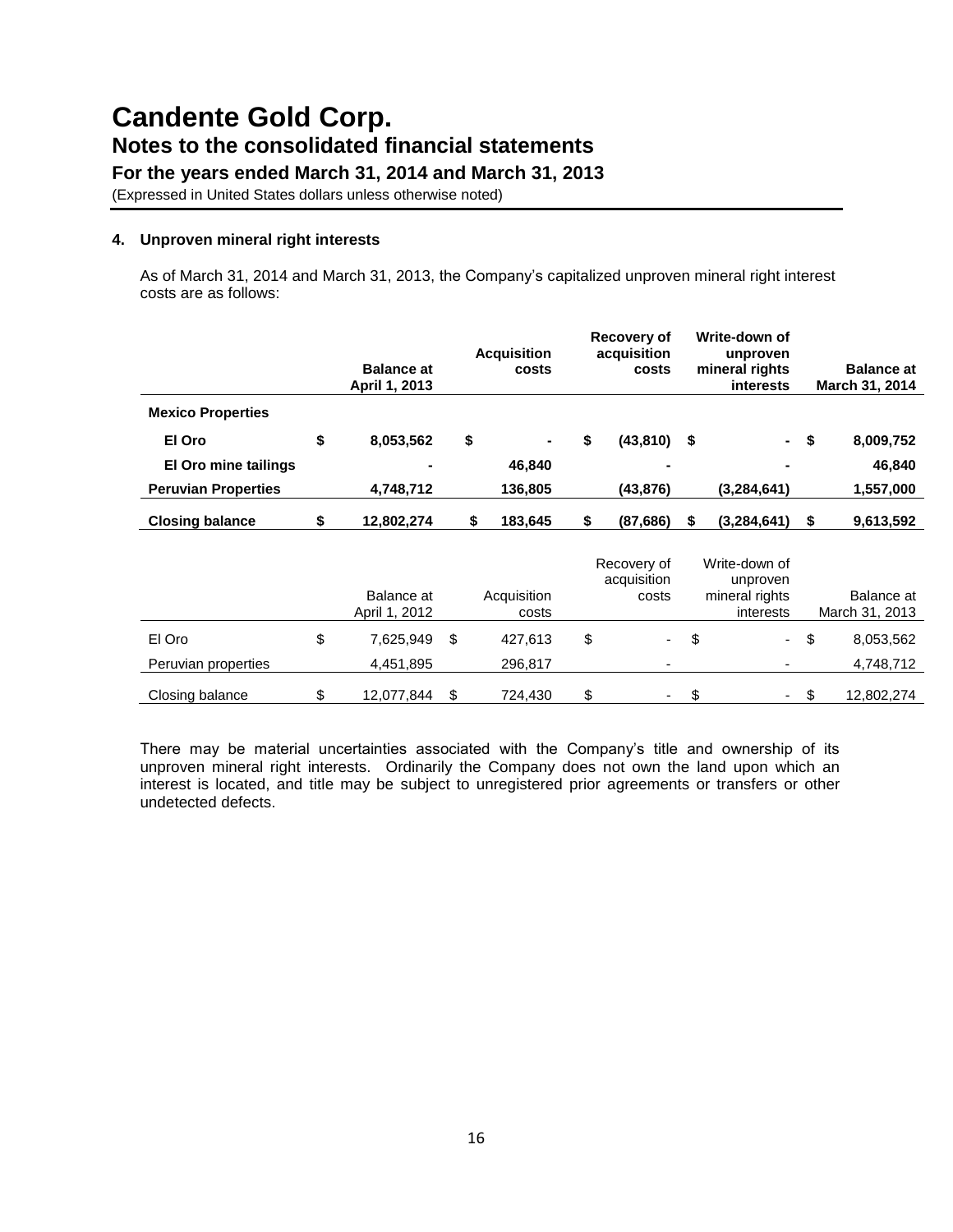(Expressed in United States dollars unless otherwise noted)

#### **4. Unproven mineral rights interests (continued)**

#### **El Oro**

On May 5, 2006, CCM, Candente Copper Corp. and the Company entered into a letter agreement (the "2006 Agreement") with Goldcorp Mexico, S.A. de C.V. (now Goldcorp S.A. de C.V. ("Goldcorp Mexico") and Desarrollos Mineros San Luis, S.A. de C.V. ("Desarrollos"), subsidiaries of Goldcorp Inc., that provided CCM with an option (the "Option") to acquire up to a 70% undivided interest in El Oro, subject to a 40% back-in right, in 24 mining concessions comprising approximately 14,950 hectares located in the states of Mexico and Michoacan, Mexico. Certain exploration and mining concessions included in El Oro are subject to net smelter returns royalties. The Option is comprised of an initial option to acquire 50% of El Oro (the "First Option") and then a further 20% (the "Second Option") subject to the issuance of shares and the completion of certain levels of exploration expenditures on El Oro are required to exercise the Option.

In two separate letter agreements dated February 2, 2009 (the "February 2009 Agreement") and September 30, 2009 (the "September 2009 Agreement"), the parties agreed to certain amendments to the 2006 Agreement. The most significant change was the removal of Goldcorp Mexico's back in right on the historic mining area that covers all known gold and silver bearing veins. In accordance with the terms of the 2006 Agreement, as amended, each of Candente Copper and Company committed to issue to Goldcorp Mexico 125,000 common shares in their respective share capital on or before November 30, 2009 (completed), and agreed that in order to exercise the First Option the Company would:

- Commit to issue to Goldcorp Mexico 1,000,000 Candente Gold shares at various dates on or before November 30, 2011 (completed);
- Commit to cumulative exploration expenditures totaling \$5,000,000 to be completed on or before November 30, 2011 (completed);

Accordingly, during the year ended March 31, 2012, the Company completed the requirements of the First Option and acquired a 50% interest in the El Oro project, through the issuance of 1,000,000 Candente Gold shares on or before November 30, 2011, of which 30,000 were issued during the period ended March 31, 2012 and by committing cumulative exploration expenditures totaling \$5,000,000 on or before November 30, 2011.

The 2006 Agreement, as amended, provides that in order to exercise the Second Option the Company is required to:

- Issue to Goldcorp Mexico 500,000 Candente Gold shares on or before November 30, 2012 and 500,000 Candente Gold shares on or before November 30, 2013 (the total 1 million shares were issued on May 1, 2012, at CDN\$0.26 per share, resulting in an increase to unproven mineral right interests of \$265,018 (CDN\$265,000) and;
- Incur an additional \$2,500,000 in exploration expenditures on or before November 30, 2012 and an additional \$2,500,000 in exploration expenditures on or before November 30, 2013 (both expenditure limits were completed on May 1, 2012).

Accordingly, during the year ended March 31, 2013, the Company completed the requirements of the Second Option and acquired a further 20% interest for a total of 70%.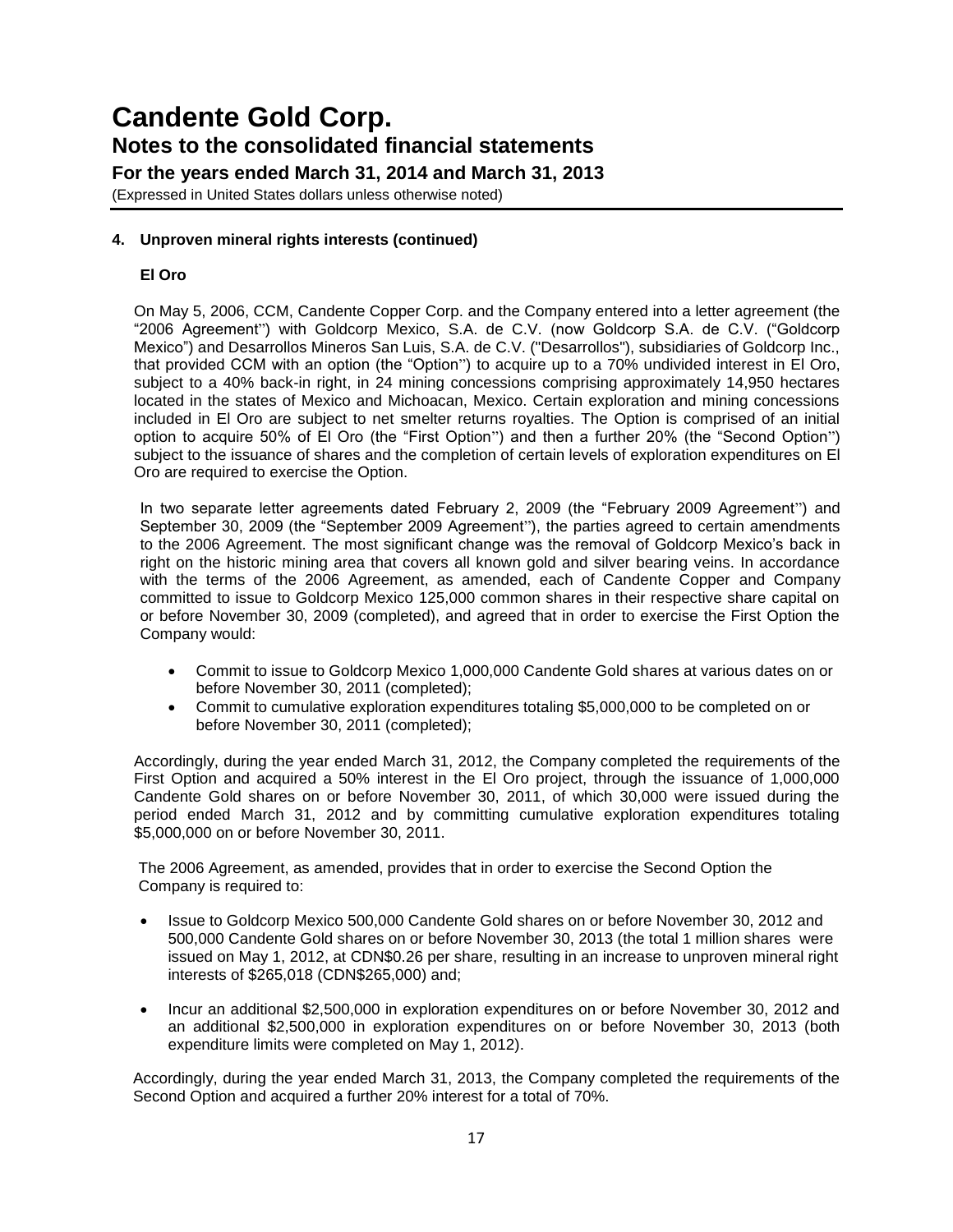(Expressed in United States dollars unless otherwise noted)

#### **4. Unproven mineral rights interests (continued)**

#### **El Oro (continued)**

Included in unproven mineral rights interests is an accrual for \$109,168 for taxes owing on the Company's concession on El Oro. During the year, the Company recognized a recovery of \$ 43,810 related to amounts paid for taxes on the Company's concession at El Oro that are Goldcorp Mexico's interest in the property.

#### **El Oro Mine Tailings**

In August 2013, the Company signed an agreement with the municipality of El Oro and the State of Mexico that provides the Company with access and processing rights to the tailing deposits. The first stage (Phase I) allows the Company a one year period to carry out the necessary test work to ascertain recoveries and potential economic viability of a tailings reclamation and reprocessing operation, for contributions of US\$25,000 (paid) upon signing the Agreement and monthly contributions of US\$3,000 (commenced in September 2013). The contributions will be used to fund social projects. If Candente Gold decides to enter into the processing and the reclamation phase (Phase II), then an 8% Net Profits Interest ("NPI") will be paid to the municipality during the period of operation. If during any months of processing, there is no NPI due then a monthly contribution of US\$3,000 will be made.

#### **Peruvian properties**

As at March 31, 2014, the Company has a 100% interest in various early to mid-stage gold and goldsilver exploration projects in Peru: Tres Marias, Oro Queropalca, Lunahuana, Fredito, Alto Dorado and Vista Alegre.

During the year, the Company did not renew certain concessions and thus, recorded a write-down of \$3,284,641.

During the year ended March 31, 2014 the Company paid \$126,568 (2013 - \$296,817) in concession costs in Peru. The Company also received \$ 43,876 (2013 - \$nil) from various parties for concession fees for the right to negotiate option agreements.

In June 2014, the Company commenced a review of its various concession licenses associated with its Peruvian properties to determine which, if any, were not going to be renewed in the current year. The Company is determining the impact of not renewing these licenses and the amount of writedown, if any, of its unproven mineral right interests. As of the date of the financial statements, all titles not renewed have been considered in the March 31, 2014 write-down.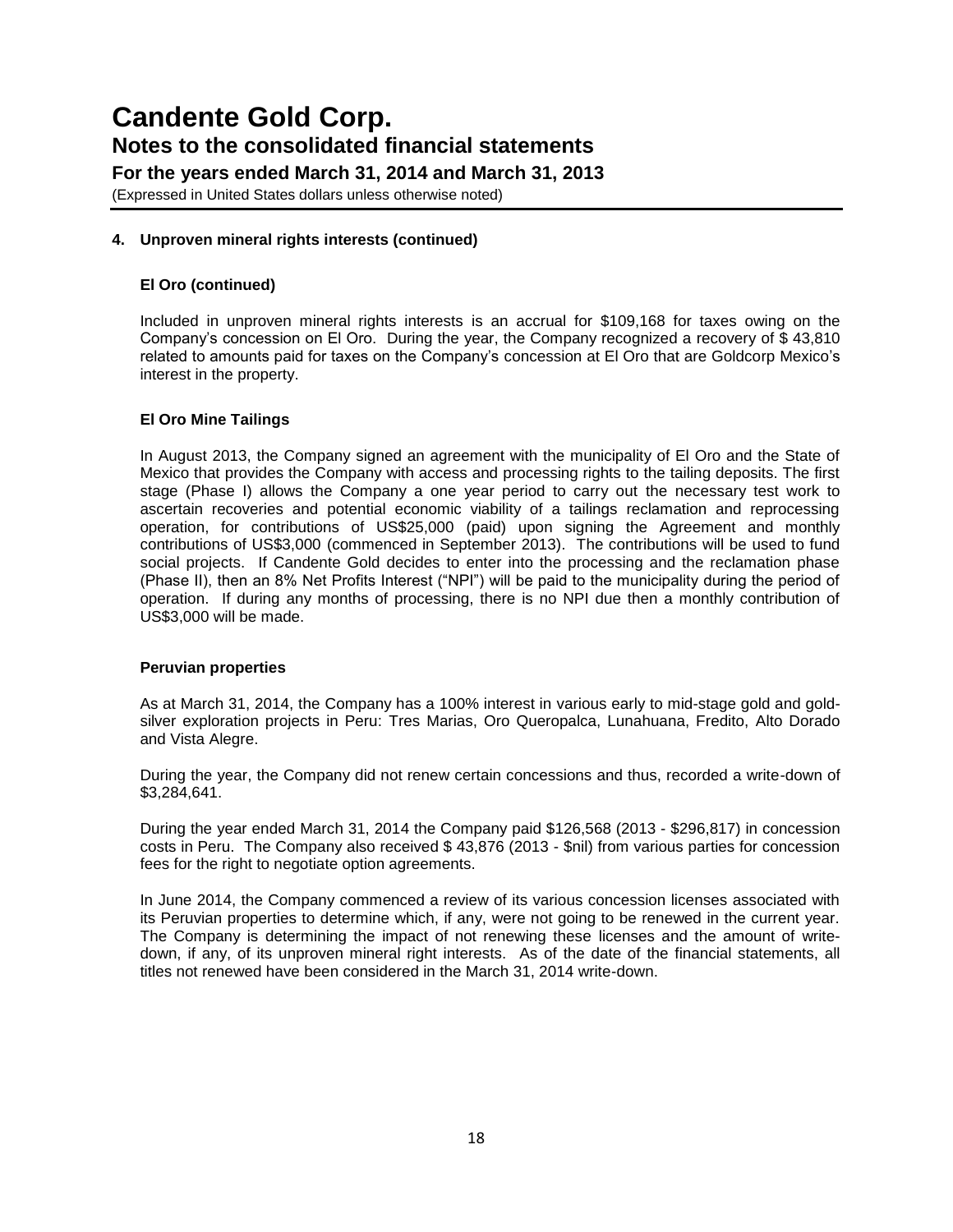(Expressed in United States dollars unless otherwise noted)

#### **5. Equipment**

Equipment acquired for the year ended March 31, 2014 and March 31, 2013 as follows:

|                                    | <b>Equipment</b> | <b>Vehicles</b> | Leaseholds     | Total           |
|------------------------------------|------------------|-----------------|----------------|-----------------|
| At cost                            |                  |                 |                |                 |
| As at April 1, 2012                | \$<br>86,976     | \$<br>53,676    | \$<br>7,453    | \$<br>148,105   |
| Additions                          | 425              |                 |                | 425             |
| As at March 31, 2013 and March 31, |                  |                 |                |                 |
| 2014                               | 87,401           | 53,676          | 7,453          | 148,530         |
|                                    |                  |                 |                |                 |
| <b>Accumulated depreciation</b>    |                  |                 |                |                 |
| As at April 1, 2012                | \$<br>(38, 275)  | \$<br>(24, 692) | \$<br>(1,809)  | \$<br>(64, 776) |
| Additions                          | (16, 304)        | (2,806)         | (1,647)        | (20, 757)       |
| As at March 31, 2013               | (54, 579)        | (27, 498)       | (3, 456)       | (85, 533)       |
| Additions                          | (9,350)          | (1,609)         | (945)          | (11, 904)       |
|                                    |                  |                 |                |                 |
| As at March 31, 2014               | \$<br>(63, 929)  | \$<br>(29, 107) | \$<br>(4, 401) | \$<br>(97, 437) |
| Net book value                     |                  |                 |                |                 |
| As at March 31, 2013               | \$<br>32,822     | \$<br>26,178    | \$<br>3,997    | \$<br>62,997    |
| As at March 31, 2014               | \$<br>23,472     | \$<br>24,569    | \$<br>3,502    | \$<br>51,093    |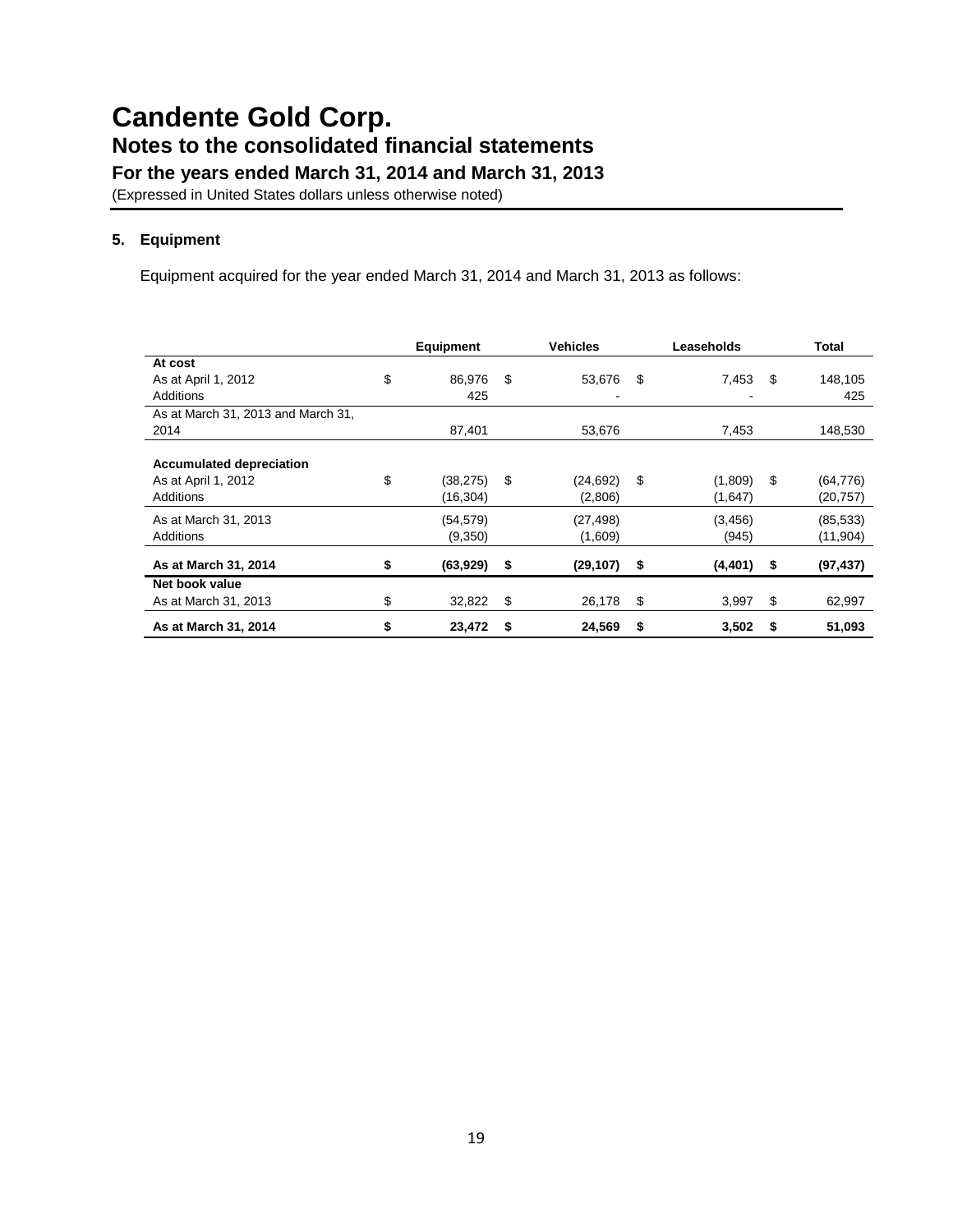**For the years ended March 31, 2014 and March 31, 2013**

(Expressed in United States dollars unless otherwise noted)

#### **6. Cash and cash equivalents**

Cash at banks earns interest at floating rates based on daily bank deposit rates.

Cash Equivalents represent Guaranteed Investment Certificates "GICs" held with a recognized financial institution earning interest between 1.00% and 1.55%.

The fair value of cash and cash equivalents equates the values as disclosed in this note.

|                                 |   | As at     |     | As at     |
|---------------------------------|---|-----------|-----|-----------|
|                                 |   | March 31, |     | March 31, |
|                                 |   | 2014      |     | 2013      |
| Cash at bank                    | æ | 329,617   | \$. | 197.762   |
| Cash equivalents                |   |           |     | 449,595   |
| Total cash and cash equivalents |   | 329,617   |     | 647,357   |

#### **7. Share capital**

#### **a. Shares authorized**

The Company is authorized to issue an unlimited number of common shares with no par value.

#### **b. Common share issues**

#### *Shares issued and outstanding*

|                                                     | <b>Total amount of</b><br>common shares<br>issued |    | Total value of<br>common shares<br>issued |
|-----------------------------------------------------|---------------------------------------------------|----|-------------------------------------------|
| Balance as of April 1, 2012                         | 61,176,760                                        | \$ | 22,414,373                                |
| Acquisition of unproven mineral right interests (i) | 1,000,000                                         |    | 265,018                                   |
| Exercise of stock options (ii), (iii), (iv)         | 43,000                                            |    | 31,878                                    |
| Balance as of March 31, 2013                        | 62,219,760                                        |    | 22,711,269                                |
| Financing, net of issue costs $(v)$                 | 14,920,500                                        |    | 644,897                                   |
| Balances as of March 31, 2014                       | 77,140,260                                        | S  | 23,356,166                                |

- (i) On May 1, 2012, the Company's issued 1,000,000 common shares to Goldcorp Mexico at a price of Cdn\$0.26 per share in order to complete the requirements for the exercise of the second option that provided the Company with the right to earn an additional 20% in the El Oro Project in Mexico (Note 4), resulting in an increase to share capital of \$265,018 (CDN\$260,000)
- (ii) On June 7, 2012 a current board member of the Company exercised 65,000 Candente Copper Corp. options at an exercise price of CDN\$0.33. Per the Plan of Arrangement, dated May 15, 2009 between Candente Copper Corp. and the Company, the exercise of these options resulted in the issuance of 13,000 common shares of the Company and proceeds of \$5,332. A total of \$3,394 was allocated from reserves as a result of the exercise of these stock options.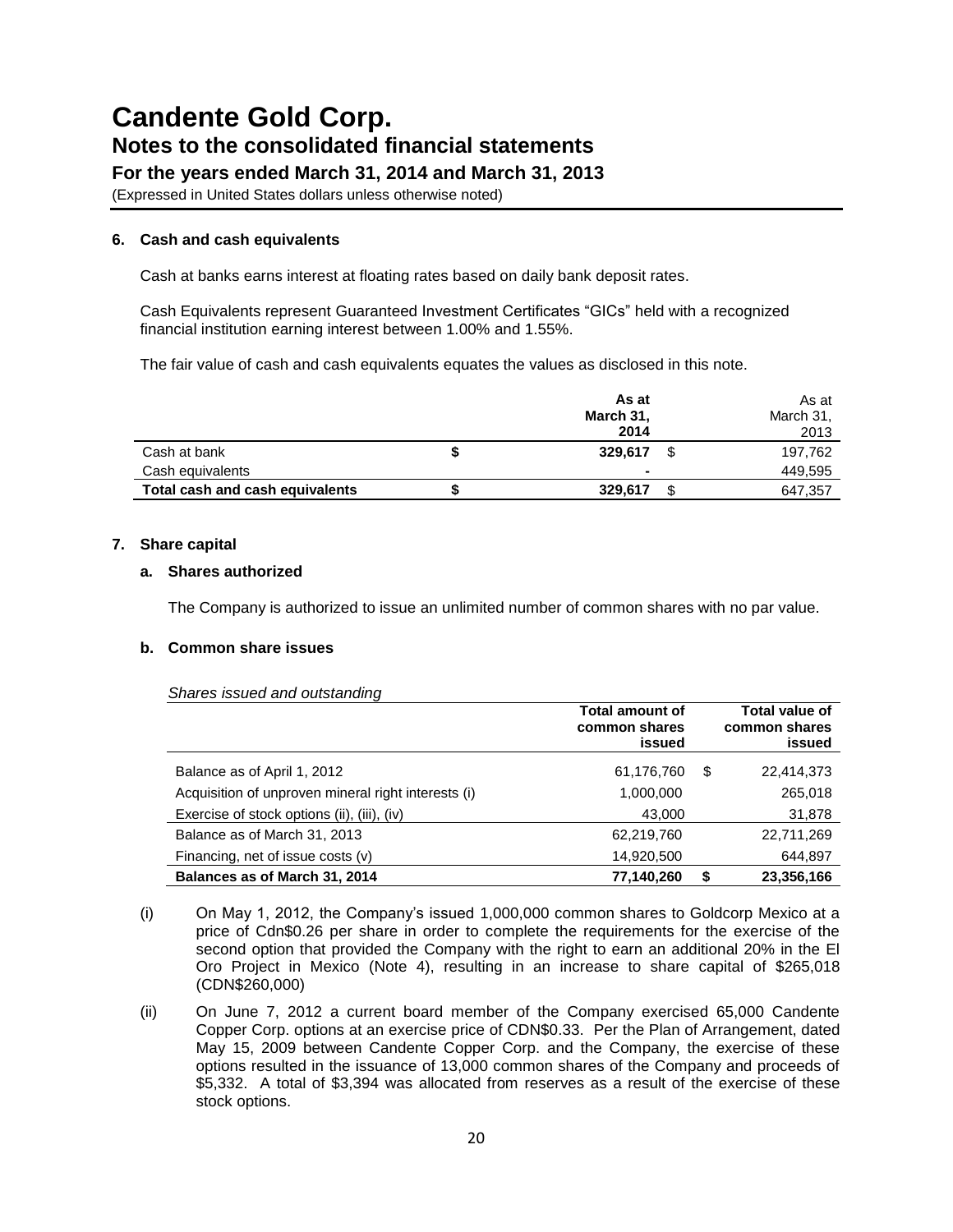**For the years ended March 31, 2014 and March 31, 2013**

(Expressed in United States dollars unless otherwise noted)

#### **7. Share capital (continued)**

#### **b. Common share issues (continued)**

- (iii) On August 20, 2012 an officer of the Company exercised 75,000 Candente Copper Corp. options at an exercise price of CDN\$0.42. Per the Plan of Arrangement, dated May 15, 2009 between Candente Copper Corp. and the Company, the exercise of these options resulted in the issuance of 15,000 common shares of the Company and proceeds of \$7,657. A total of \$3,919 was allocated from reserves as a result of the exercise of these stock options.
- (iv) On September 5, 2012 a former officer of the Company exercised 75,000 Candente Copper Inc. options at an exercise price of CDN\$0.42. Per the Plan of Arrangement, dated May 15, 2009 between Candente Copper Corp. and the Company, the exercise of these options resulted in the issuance of 15,000 common shares of the Company and proceeds of \$7,657. A total of \$3,919 was allocated from reserves as a result of the exercise of these stock options.
- (v) On January 23, 2014, the Company completed a non-brokered private placement issuing a total of 14,920,500 common shares (2,400,000 issued to directors of the Company) at a price of CDN\$0.05 per common share for total gross proceeds of \$701,685 (CDN\$ 746,025). Finders' fees totalling \$31,462 (CDN\$ 33,450) were paid along with the issuance of 629,000 finders' warrants exercisable at CDN\$0.07 until December 23, 2015. The warrants were valued at \$ 25,327 using the Black-Scholes model.

#### **c. Share options**

Candente Gold has an incentive share option plan (the "Plan"). Under the Plan a total of 10% of Candente Gold's outstanding common shares are reserved for the issuance of shares at the discretion of the Board of Directors. The terms of each option award, is fixed by the Board of Directors at the time of grant. Share option awards have a maximum term of five years.

The changes in stock options were as follows:

|                                     | <b>Number of options</b> | <b>Weighted average</b><br>exercise price (CDN\$) |
|-------------------------------------|--------------------------|---------------------------------------------------|
| Options outstanding, April 1, 2012  | 3,476,000                | \$0.65                                            |
| Options granted                     | 2,200,000                | \$0.25                                            |
| Options forfeited                   | (275,000)                | \$0.64                                            |
| Options expired                     | (121,500)                | \$0.42                                            |
| Options exercised                   | (43,000)                 | \$0.42                                            |
| Options outstanding, March 31, 2013 | 5,236,500                | \$0.47                                            |
| Options granted                     | 250,000                  | \$0.25                                            |
| Options forfeited                   | (450,000)                | \$0.38                                            |
| Options expired                     | (200,000)                | \$0.80                                            |
| Options outstanding, March 31, 2014 | 4.836.500                | \$0.45                                            |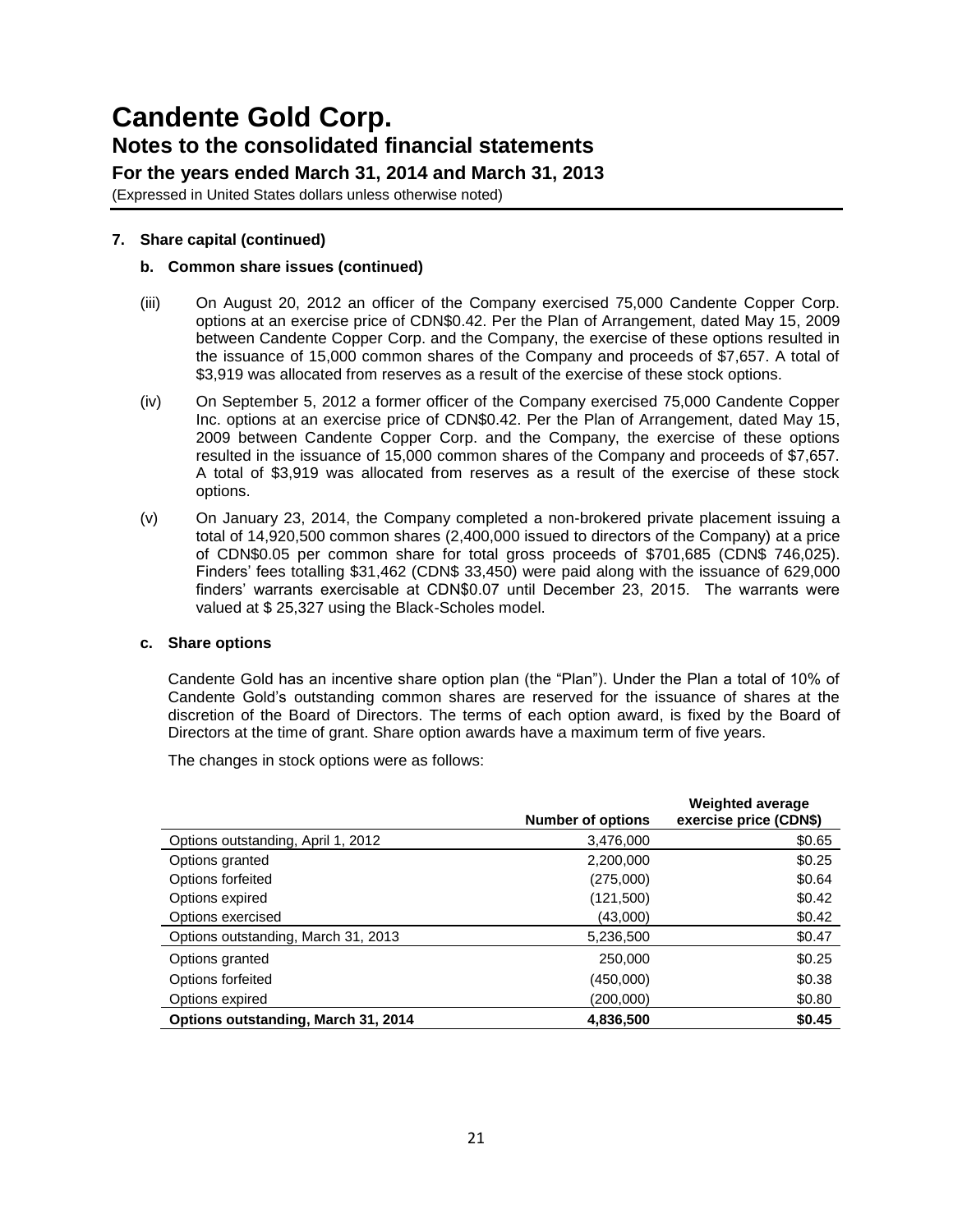(Expressed in United States dollars unless otherwise noted)

#### **7. Share capital (continued)**

#### **c. Share options (continued)**

As at March 31, 2014, the following options were exercisable and outstanding:

|                         | Outstanding              |                      | Exercisable              |                      |                    |
|-------------------------|--------------------------|----------------------|--------------------------|----------------------|--------------------|
| <b>Grant date</b>       | <b>Exercise</b><br>price | Number of<br>options | <b>Exercise</b><br>price | Number of<br>options | <b>Expiry date</b> |
| September 4, 2009       | \$0.42                   | 509,000              | \$0.42                   | 509,000              | September 4, 2014  |
| February 17, 2010       | \$0.64                   | 1,947,500            | \$0.64                   | 1,947,500            | February 17, 2015  |
| November 2, 2010        | \$0.80                   | 100,000              | \$0.49                   | 100,000              | November 2, 2015   |
| May 25, 2011            | \$0.65                   | 130,000              | \$0.39                   | 130,000              | May 25, 2016       |
| December 5, 2012        | \$0.25                   | 250,000              | \$0.25                   | 125,000              | December 5, 2017   |
| February 15, 2013       | \$0.25                   | 1,485,000            | \$0.25                   | 742.500              | February 15, 2018  |
| March 26, 2013          | \$0.25                   | 165.000              | \$0.25                   | 82,500               | March 26, 2018     |
| January 21, 2014        | \$0.25                   | 250,000              | \$0.25                   | 250,000              | January 21, 2019   |
| <b>Weighted average</b> | \$0.45                   | 4.836.500            | \$0.62                   | 3,886,500            |                    |

Following the spin-out of Candente Gold from Candente Copper in January 2010, the Company has a commitment to issue shares of Candente Gold upon exercise of certain outstanding Candente Copper options ("Deemed Options"). The Company was deemed to have issued 1,638,350 Deemed Options, representing 8,191,750 options of Candente Copper with exercise prices ranging from Cdn\$0.42 to Cdn\$1.40 and expiry dates ranging from January 3, 2011 to November 24, 2014. The Deemed Options had a fair value of \$476,500 at the date of the spin-out and as of the year end March 31, 2014, 509,000 of these options remain outstanding.

The Company used the Black-Scholes option-pricing model under the following weighted average assumptions and recorded total share based payment for the years ended March 31, 2014 and 2013 of \$233,289 and \$54,431 respectively:

|                         | 2014       | 2013       |
|-------------------------|------------|------------|
| Dividend yield          | 0%         | 0%         |
| Risk-free interest rate | 1.35%      | 1.24%      |
| Volatility range        | 108.31%    | 102.16%    |
| Expected life           | 3.53 years | 3.46 years |
| Forfeiture rate         | 2.50%      | 2.86%      |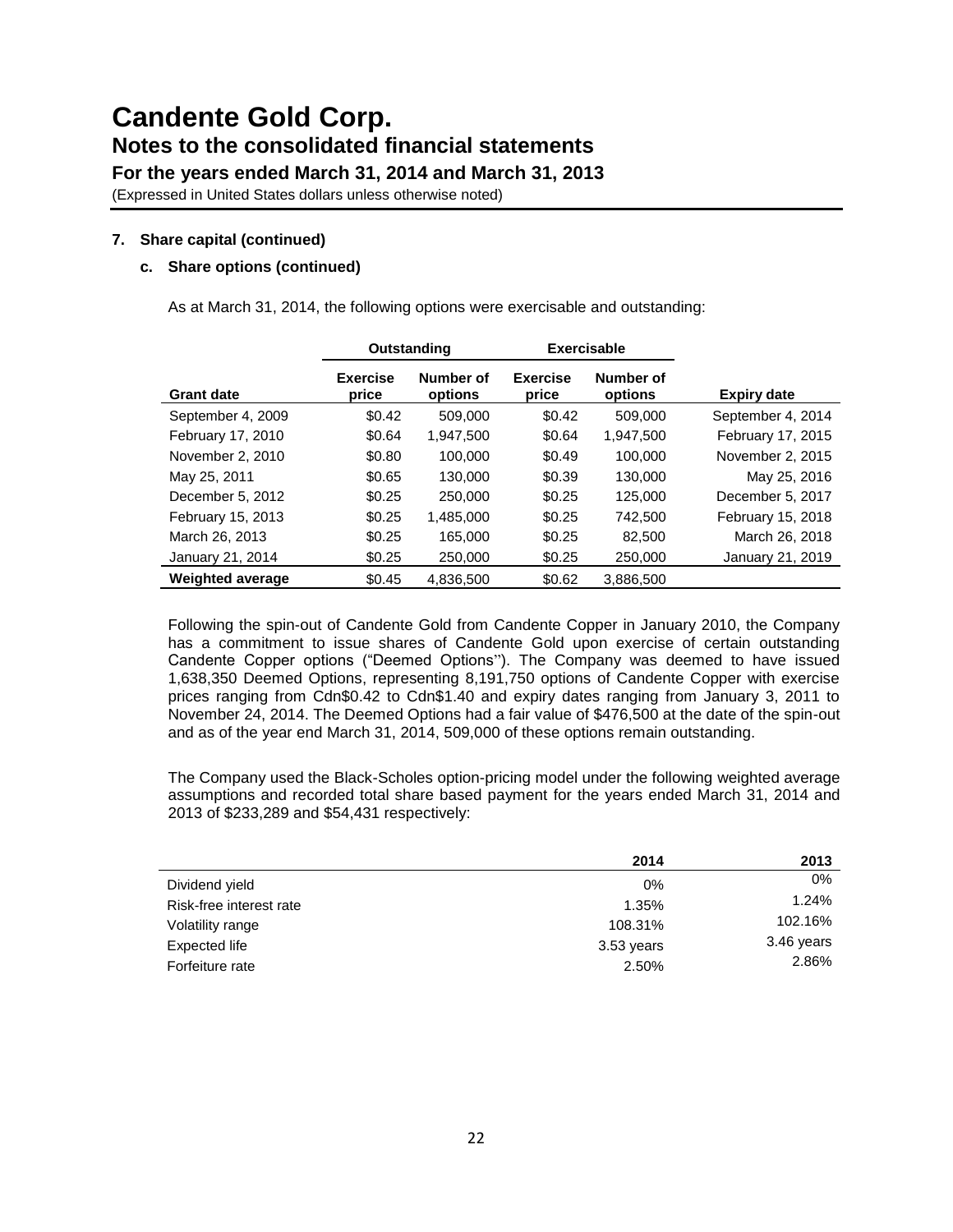**For the years ended March 31, 2014 and March 31, 2013**

(Expressed in United States dollars unless otherwise noted)

#### **7. Share capital (continued)**

#### **d. Warrants**

|                                      | Number of<br>warrants | <b>Weighted average</b><br>exercise price |
|--------------------------------------|-----------------------|-------------------------------------------|
| Warrants outstanding, April 1, 2012  | 5,226,350             | \$1.07                                    |
| Expiry of warrants                   | (5,226,350)           | \$1.07                                    |
| Warrants outstanding, March 31, 2013 |                       |                                           |
| Granted (Note 7b(iv))                | 629,000               | \$0.07                                    |
| Warrants outstanding, March 31, 2014 | 629,000               | \$0.07                                    |

The Company used the Black-Scholes option-pricing model under the following weighted average assumptions and recorded total finders' warrants share issue costs for the years ended March 31, 2014 of \$25,327:

|                         | 2014    | 2013                     |
|-------------------------|---------|--------------------------|
| Dividend yield          | 0%      | $\sim$                   |
| Risk-free interest rate | 1.13%   | $\sim$                   |
| Volatility range        | 108.70% | $\overline{\phantom{a}}$ |
| Expected life           | 2 years | $\overline{\phantom{0}}$ |
| Forfeiture rate         | 0.00%   |                          |

#### **8. Related party disclosures**

The Company's related parties consist of companies owned by executive officers and directors. The following is a list of the related parties that the Company enters into trading transactions with:

- Ridley Rocks Inc. President, CEO, management and exploration fees
- SW Project Management Vice president, project management and exploration fees
- Michael Thicke Geological Consulting Inc. Exploration fees for member group of companies
- Delphis Financial Strategies CFO and management fees to October 27, 2012
- Phoenix One Consulting Inc. CFO and management fees starting June 20, 2012 and ending November 29, 2013
- CJ Dong Consulting Inc. CFO and management fees starting November 29, 2013
- Candente Copper Corp. shared administrative expenses with a Company related by directors and management in common

The Company incurred the following fees and expenses in the normal course of operations for key management personnel for the years ended March 31, 2014 and 2013. Expenses have been measured at the exchange amount that is determined on a cost recovery basis.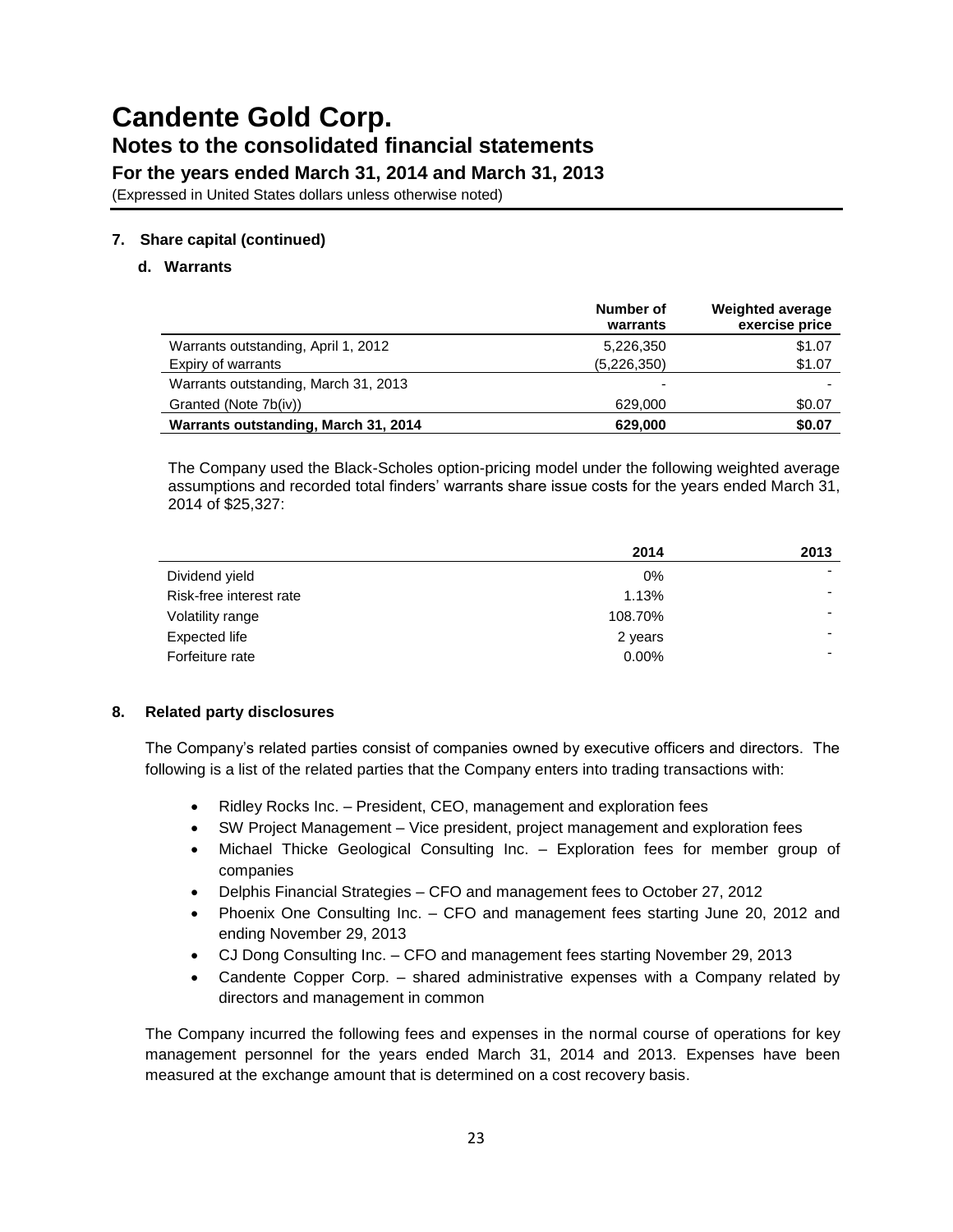**For the years ended March 31, 2014 and March 31, 2013**

(Expressed in United States dollars unless otherwise noted)

#### **8. Related party disclosures (continued)**

|                     |   | March 31, | March 31,     |
|---------------------|---|-----------|---------------|
|                     |   | 2014      | 2013          |
| Salaries and fees   |   | 63.163    | 165.747       |
| Share-based payment |   | 155,768   | 13,671        |
|                     | S | 218.931   | \$<br>179.418 |

- Share-based payments are the fair value of options expensed to directors and key management personnel during the year.
- The Company does not remunerate the directors of the Company unless its market capitalization is greater than \$75 million. During the 2014 and 2013 years, the Company did not pay any directors fees.

Amounts due to related parties are unsecured, non-interest bearing and due on demand. Accounts payable at March 31, 2014 included approximately \$1,000 due to related parties (2013 – \$nil) and an amount of \$569,593 was due to Candente Copper Corp., a Company with common officers and directors at March 31, 2014.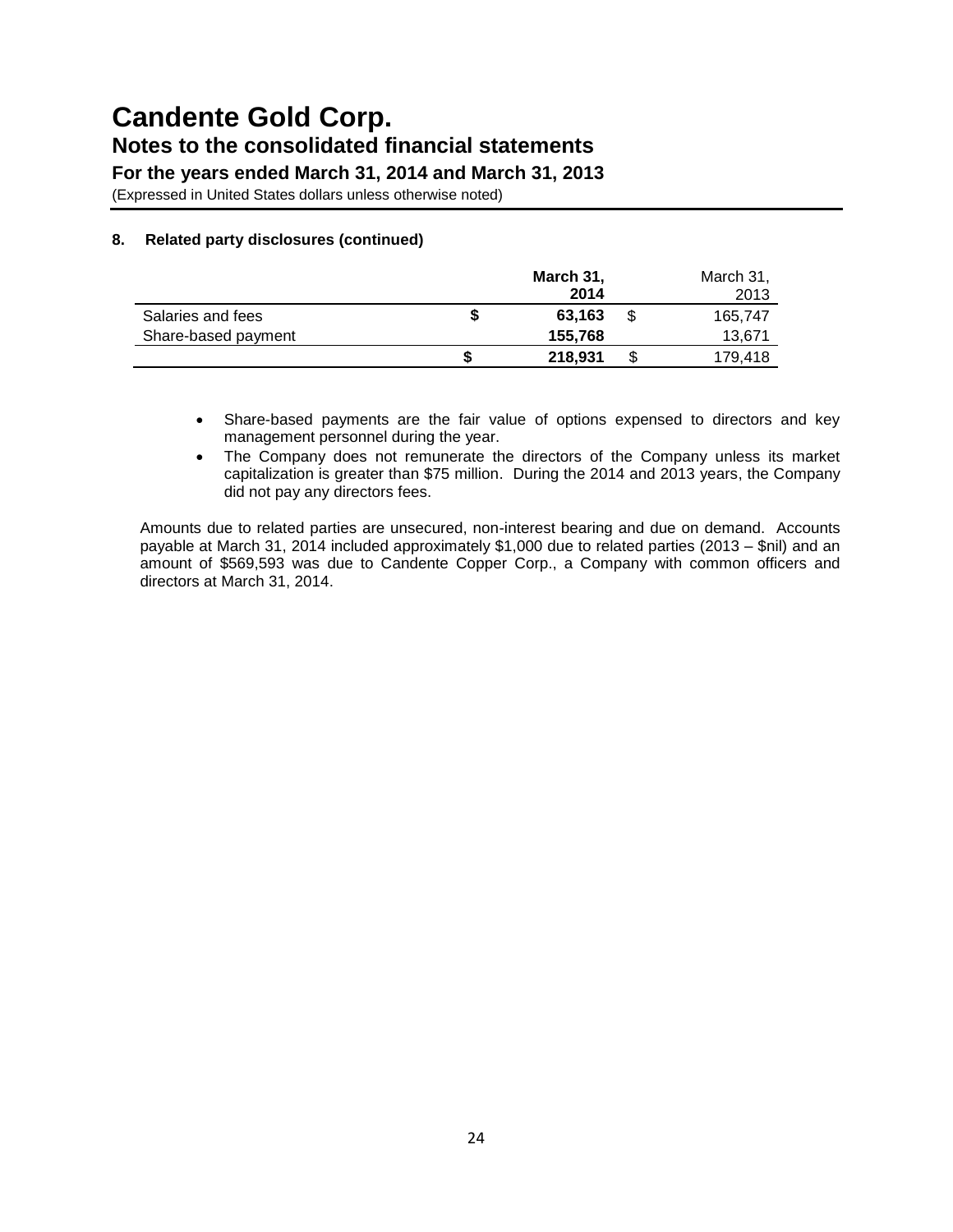(Expressed in United States dollars unless otherwise noted)

#### **9. Expenses**

Included in exploration expenses are the following:

|                                                                | For the year ended March<br>31, 2014 |      | For the year ended March<br>31, 2013 |
|----------------------------------------------------------------|--------------------------------------|------|--------------------------------------|
| <b>Exploration expenses</b>                                    |                                      |      |                                      |
| Community relations and sustainability                         | 21,405                               | - \$ | 120,133                              |
| Drilling                                                       | 367                                  |      | 47,646                               |
| Engineering studies<br>Exploration: Data compilation, mapping, | 12,336                               |      |                                      |
| geological evaluations                                         | 556,491                              |      | 685,992                              |
| Project administration                                         | 170,846                              |      | 560,343                              |
| <b>Total exploration expenses</b>                              | 761,445                              |      | 1,414,114                            |

Included in general and administrative expenses are the following:

|                                               | For the year ended March<br>31, 2014 | For the year ended March<br>31, 2013 |
|-----------------------------------------------|--------------------------------------|--------------------------------------|
| <b>General and administrative expenses</b>    |                                      |                                      |
| Management fees, office salaries and benefits | \$<br>148,833                        | \$<br>185,180                        |
| Share-based payment                           | 233,289                              | 54,431                               |
| Office, rent and miscellaneous                | 106,582                              | 105,210                              |
| Consulting                                    | 58,007                               | 133,314                              |
| Shareholder communications                    | 39,217                               | 40,402                               |
| Regulatory and filing fees                    | 56,978                               | 80,643                               |
| Legal                                         | 52,889                               | 43,853                               |
| Travel and accommodations                     | 2,509                                | 3,153                                |
| Audit and tax advisory fees                   | 38,660                               | 48,746                               |
| Amortization                                  | 11,904                               | 20,757                               |
| Bank charges and interest                     | 2,903                                | 5,777                                |
| Corporate development                         | 1,690                                | 491                                  |
| Total general and administration expenses     | \$<br>753,461                        | \$<br>721,957                        |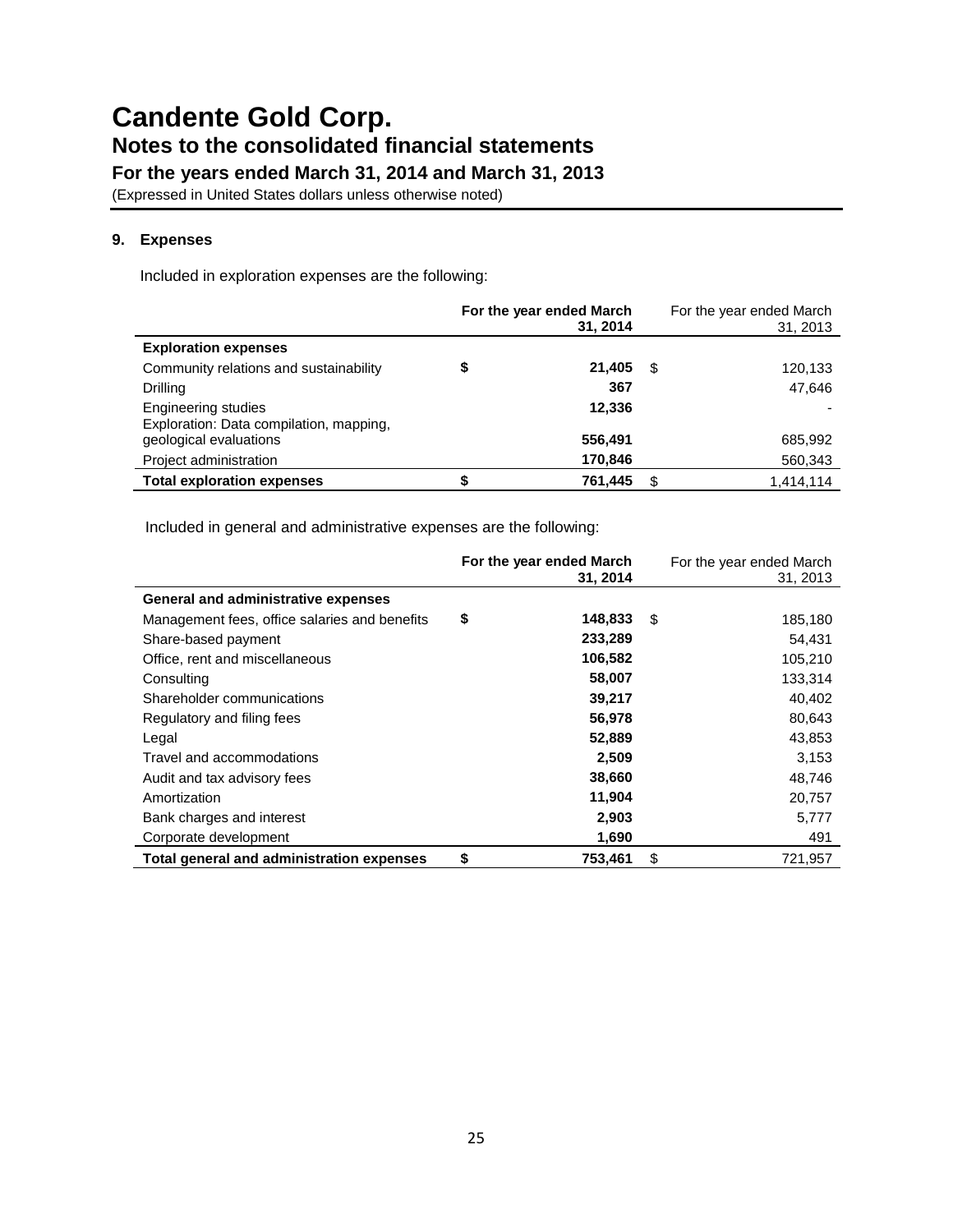**For the years ended March 31, 2014 and March 31, 2013**

(Expressed in United States dollars unless otherwise noted)

#### **10. Income Taxes**

(a) The Canadian Federal corporate tax rate remained unchanged during 2014 and the British Columbia provincial tax rate increased from 10% to 11% on April 1, 2013. The increase in tax rates resulted in an overall increase in the Company's statutory tax rate from 25% to 26%. Income tax expense reported differs from the amount computed by applying the combined Canadian federal and provincial income tax rates, applicable to the Company, to the loss before the tax provision due to the following:

|                                                                                                                            | 2014        | 2013        |
|----------------------------------------------------------------------------------------------------------------------------|-------------|-------------|
|                                                                                                                            | S           | \$          |
| Loss before tax                                                                                                            | (4,812,653) | (1,764,836) |
| Statutory tax rate                                                                                                         | 26.00%      | 25.00%      |
| Expected income recovery                                                                                                   | (1,251,290) | (441,209)   |
| Changes attributable to:                                                                                                   |             |             |
| Non-deductible expenses                                                                                                    | 195,789     | 113,188     |
| Difference in tax rates between Canada and foreign jurisdictions<br>Tax effect on tax losses and temporary differences not | (155, 014)  | (47, 711)   |
| recognized                                                                                                                 | 1,573,386   | (516,594)   |
| Change in prior year estimates, foreign exchange and others                                                                | (362, 871)  | 892,326     |
| Income tax expense                                                                                                         |             |             |

(b) Recognized deductible temporary differences and unused tax losses:

The components of the Company's deferred tax assets and liabilities are as follows:

|                                                                    | 2014      | 2013 |
|--------------------------------------------------------------------|-----------|------|
|                                                                    |           |      |
| Deferred tax asset: non-capital losses net of unrecognized amounts | 20.168    |      |
| Deferred tax liabilities: Mineral Properties                       | (20, 168) |      |
| Net deferred tax                                                   |           |      |

(c) Unrecognized deductible temporary differences and unused tax losses:

The Company's unrecognized deductible temporary differences and unused tax losses for which no deferred tax asset is recognized consist of the following amounts: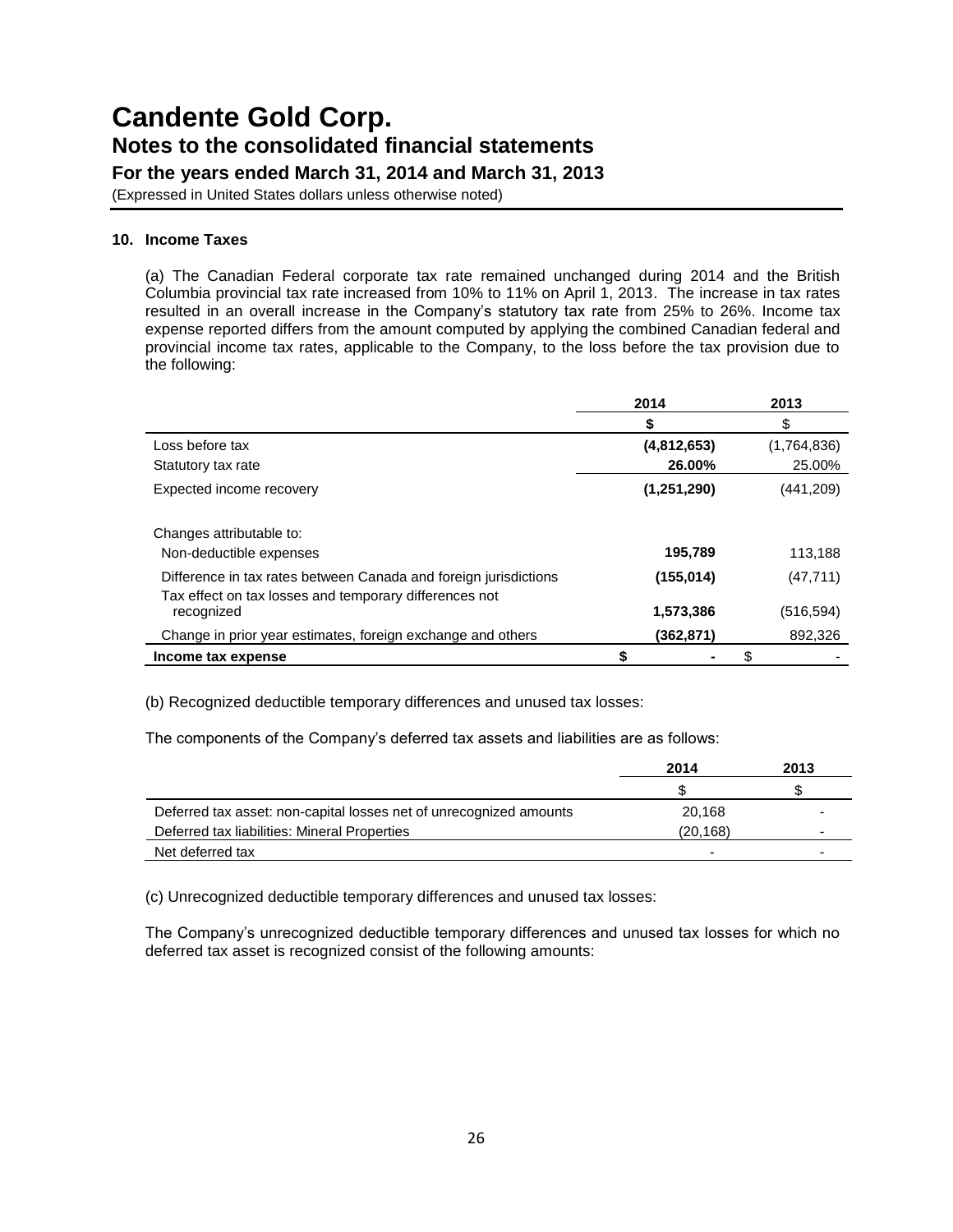**For the years ended March 31, 2014 and March 31, 2013**

(Expressed in United States dollars unless otherwise noted)

#### **10. Income Taxes (continued)**

|                                                     | 2014       | 2013       |
|-----------------------------------------------------|------------|------------|
|                                                     |            |            |
| Non-capital losses                                  | 10,461,772 | 8,304,955  |
| Share issue costs                                   | 170,771    | 411,711    |
| Foreign exploration                                 | 5,146,720  | 6,593,745  |
| Tax values in excess of net book value of equipment |            | 8,926      |
| Capital losses                                      | 185,870    | 185,870    |
| Eligible Capital                                    | 74,202     | 87,237     |
| Unrecognized deductible temporary differences       | 16,039,335 | 15,592,444 |

#### (d) Expiry dates of unused tax losses:

At March 31, 2014, the Company has non-capital operating losses of approximately \$3.5 million (2013 - \$3.3 million) for deduction against future taxable income in Canada. The operating losses expire as follows:

| 2030 | Φ | 658,025   |
|------|---|-----------|
| 2031 |   | 1,164,181 |
| 2032 |   | 689,533   |
| 2033 |   | 548,136   |
| 2034 |   | 403,961   |
|      |   | 3,463,836 |

The Company also had net operating loss carry-forwards for tax purposes of approximately \$134,095 (2013 - \$301,000) and resource related amounts totaling approximately \$3.33 million (2013 - \$6.59 million), available subject to certain restrictions, for deduction against future taxable income in Peru. The Company has the option to carry forward all net operating losses for four (4) years or carry the losses forward indefinitely, but only up to 50% of the Company's taxable income for each subsequent year.

Finally, the Company had net operating loss-carry forwards (expiring between 2018 and 2024) for tax purposes of approximately \$6.9 million (2013 - \$4.7 million) available, subject to certain restrictions, for deduction against future taxable income in Mexico.

Management believes that sufficient uncertainty exists regarding the realization of certain deferred income tax assets and that no deferred tax asset should be recorded above any estimated deferred tax liabilities.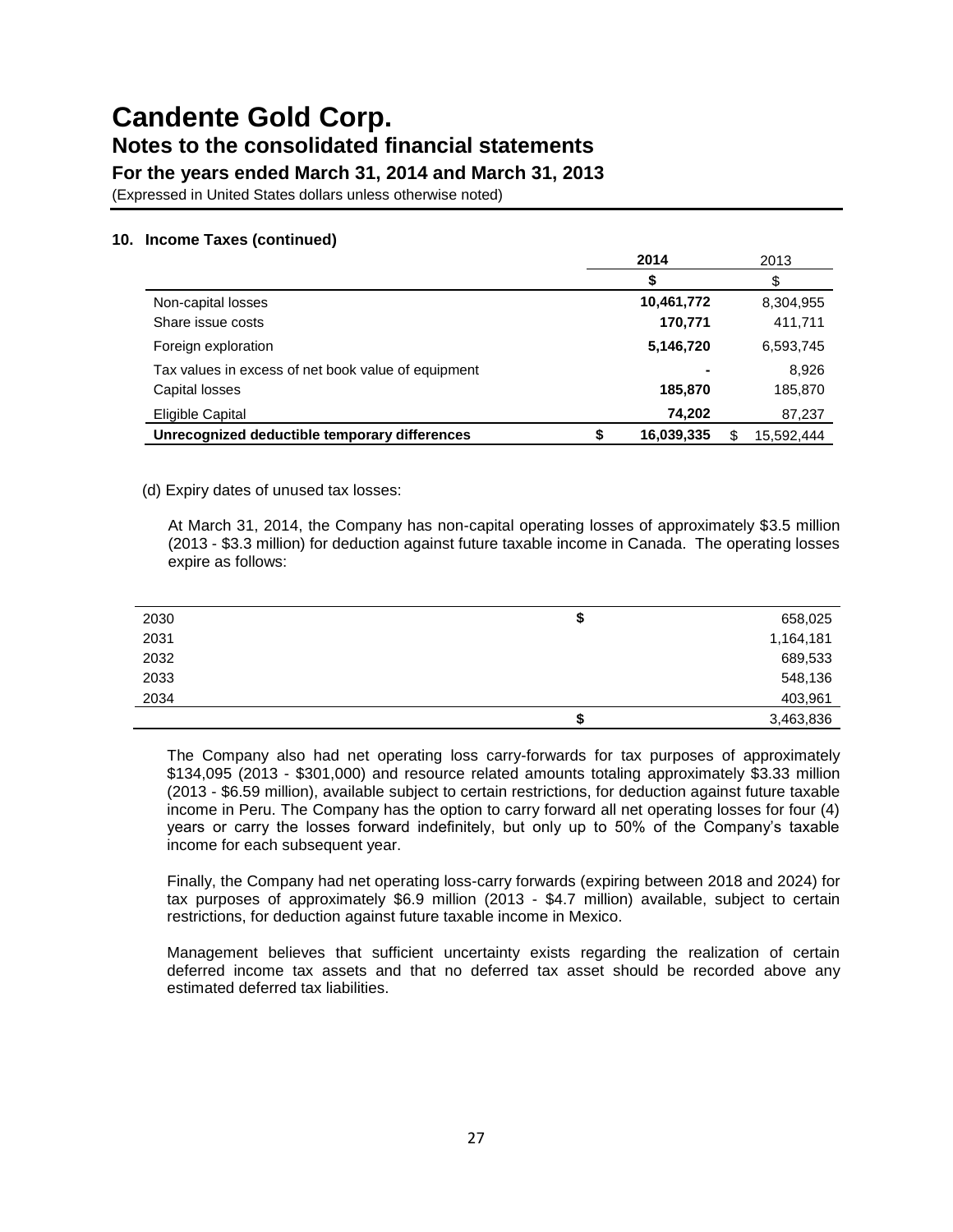#### **For the years ended March 31, 2014 and March 31, 2013**

(Expressed in United States dollars unless otherwise noted)

#### **11. Financial risk and capital management**

The Company is exposed to certain financial risks in the normal course of its operations:

#### **a. Liquidity risk**

Liquidity risk is the risk that the Company will not be able to meet its obligations associated with its financial liabilities. The liquidity position of the Company is managed to ensure sufficient liquid funds are available to meet financial commitments in a timely and cost-efficient manner. The Company's management continually reviews the liquidity position including cash flow forecasts to determine the forecast liquidity position and maintain appropriate liquidity levels. The Company plans to seek additional financing and continued support from current vendors in order to make payments of trade payables and commitments.

#### *Maturity Analysis of Financial Instruments*

| <b>Financial Liabilities</b>              | Carrying<br>Amount (\$'s) | 2015      | 2016 | 2017 | 2018 |
|-------------------------------------------|---------------------------|-----------|------|------|------|
| Trade payables and<br>accrued liabilities | \$789.189                 | \$789.189 |      |      |      |

#### **b. Currency risk**

Currency risk is the risk that arises on financial instruments that are denominated in a currency, other than the functional currency in which they are measured. The Company operates internationally and is exposed to risks from foreign currency rates. Although the functional currency of the Company's primary subsidiaries is the United States dollars, some of the subsidiaries transactions are denominated in Nuevo Soles and Mexican Pesos. Total expenditures of this nature for the year ended March 31, 2014 totaled approximately 60,000 Nuevo Sols (\$21,000) and 6,900,000 Mexican Pesos (\$535,000). The Company determined that a 10% increase or decrease in the U.S. dollar against the Nuevo Sol and the Mexican Peso would result in an increase or decrease in net loss of \$50,000 for the year ended March 31, 2014. The Company does not enter into any foreign exchange contracts to mitigate this risk.

#### **c. Capital management**

The Company's capital structure is comprised of working capital (current assets minus current liabilities) and equity. The Company's objectives when managing its capital structure is to, maintain financial flexibility to preserve the Company's access to capital markets and its ability to meet its financial obligations.

The Company's corporate office is responsible for capital management. This involves the use of corporate forecasting models, which facilitate analysis of the Company's financial position including cash flow forecasts to determine the future capital management requirements.

In preparing its budgets and corporate forecasting models, the Company considers operating commitments imposed by its subsidiaries and the stability of the global capital markets. As of the year ended March 31, 2014, the Company is managing its existing working capital to ensure that it will be able to meet its current commitments, however the Company does anticipate it will need to raise additional capital during fiscal 2015, to continue project development in Mexico and Peru.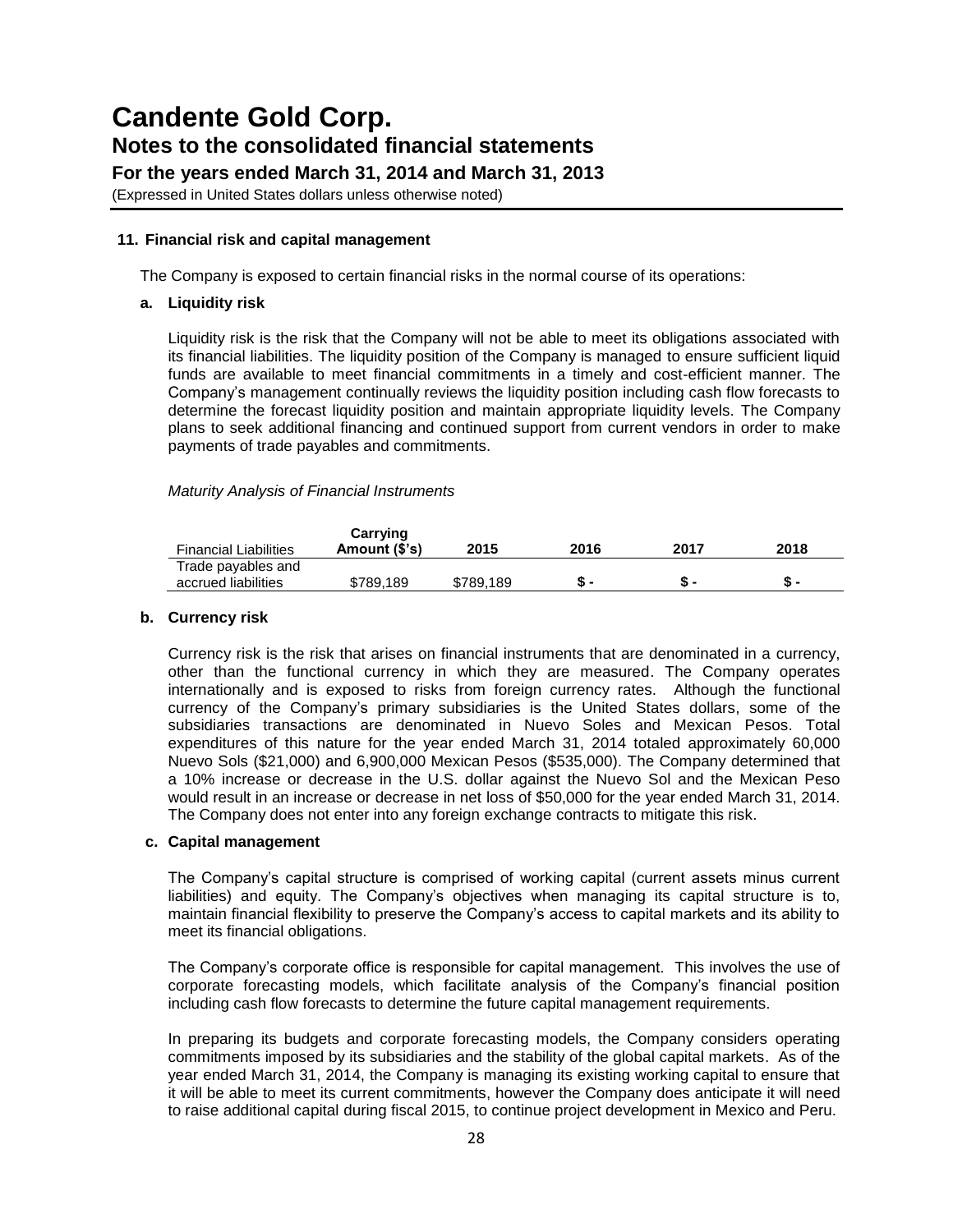**For the years ended March 31, 2014 and March 31, 2013**

(Expressed in United States dollars unless otherwise noted)

#### **11. Financial risk and capital management (continued)**

#### **d. Fair value hierarchy**

The following provides a description of financial instruments that are measured subsequent to initial recognition at fair value, grouped into Levels 1 to 3 based on the degree to which the fair value is observable:

- Level 1 fair value measurements are those derived from quoted prices (unadjusted) in active markets for identical assets or liabilities;
- Level 2 fair value measurements are those derived from inputs other than quoted prices included within Level 1 that are observable for the asset or liability, either directly (i.e. as prices) or indirectly (i.e. derived from prices); and
- Level 3 fair value measurements are those derived from valuation techniques that include inputs for the asset or liability that are not based on observable market data (unobservable inputs).

|                           | Level 1 |         | Level 2 | Level 3 |  | Total |        |
|---------------------------|---------|---------|---------|---------|--|-------|--------|
| <b>Assets</b>             |         |         |         |         |  |       |        |
| Cash and cash equivalents |         | 329.617 |         |         |  |       | 329.61 |

The consolidated statements of financial position carrying amounts for cash and cash equivalents, trade and other receivables and trade payables and accrued liabilities, approximate fair value due to their short-term nature.

#### **12. Segmented information**

The Company operates in one segment being the exploration of mineral properties. The Company operates in three geographical areas, being Mexico, Peru and Canada. The following is an analysis of the Company's non-current assets by geographical area and reconciled to the Company's consolidated financial statements.

|                                                  |        |       |    |           |               |            | March 31, 2014 |           |
|--------------------------------------------------|--------|-------|----|-----------|---------------|------------|----------------|-----------|
|                                                  | Canada |       |    | Peru      | <b>Mexico</b> |            | Total          |           |
| Value-added tax credit<br>Unproven mineral right |        | ۰.    | S  | 75.165    | \$            | $\sim 100$ | -S             | 75,165    |
| <i>interests</i>                                 |        | ۰     |    | 1,557,000 |               | 8,056,592  |                | 9,613,592 |
| <b>Equipment</b>                                 |        | 5.970 |    | 2,593     |               | 42,530     |                | 51,093    |
|                                                  |        | 5.970 | \$ | 1,634,758 |               | 8,099,122  | S              | 9,739,850 |